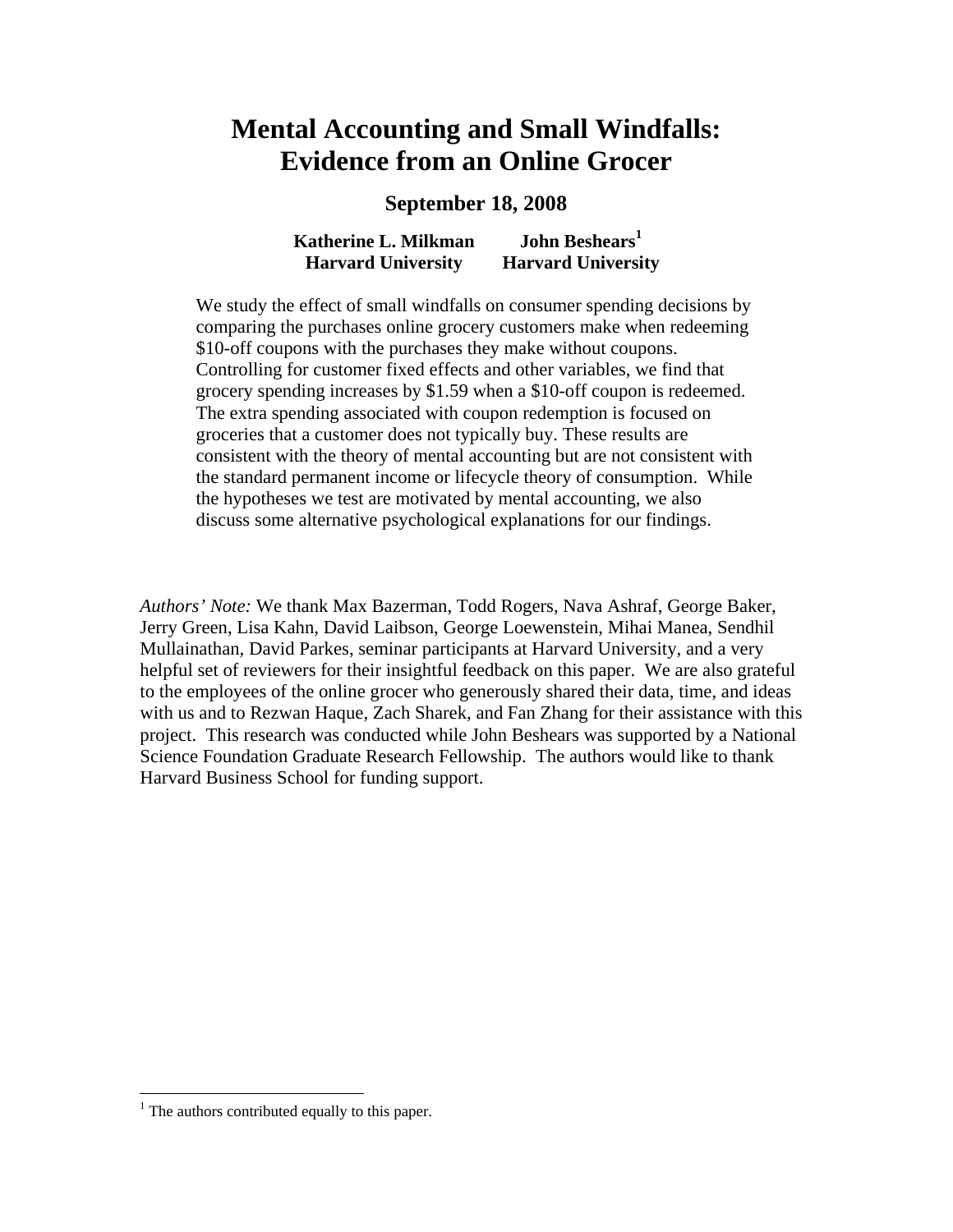## **I. INTRODUCTION**

 $\overline{a}$ 

In the course of daily life, people occasionally receive small windfalls. Every so often we are handed a gift certificate for five dollars off a meal at our favorite local restaurant, find a ten dollar bill on the street, or win twenty dollars in an impromptu game of poker. According to the standard permanent income or lifecycle theory of consumption (Friedman, 1957; Modigliani and Brumberg, 1954), $^2$  these types of small windfalls should have no noticeable effect on spending decisions because such windfalls constitute meaningless changes to lifetime wealth. However, if you have ever been the recipient of a small windfall, you may remember thinking about ways to put this unexpected cash to use buying items you might not have otherwise purchased. This kind of behavior can be interpreted as an example of "mental accounting" (Thaler and Shefrin, 1981). In this paper, we present evidence supporting predictions made by the theory of mental accounting about the way consumers respond to small windfalls in the domain of online grocery shopping. We also discuss other psychological explanations that could account for our findings.

Thaler and Shefrin have argued that people create mental accounting systems, similar to the way organizations create accounting systems, to organize and manage their financial decisions (Thaler and Shefrin, 1981; Thaler, 1985; Shefrin and Thaler, 1988; Thaler, 1990; Thaler, 1999). According to this theory, rather than grouping all decisions together and optimizing consumption choices over a life-long horizon, people categorize their activities into "mental accounts" and make decisions within the context of these narrow spending and saving categories. An implication of the theory that individuals create mental accounts to manage their consumption decisions is that they will respond to

 $2^2$  The "standard" permanent income or lifecycle theory refers to the certainty-equivalent version.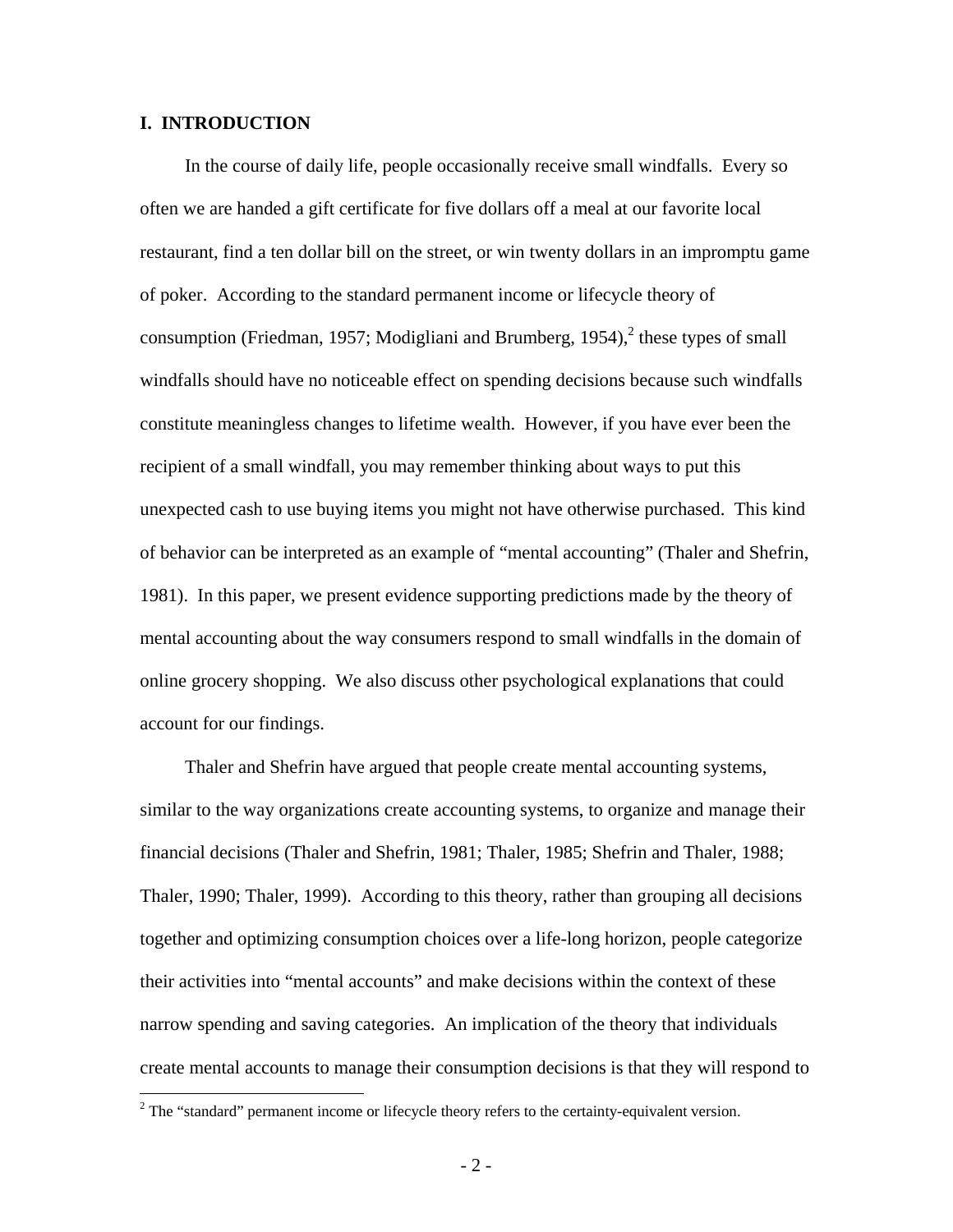small, unanticipated windfalls by spending them immediately and purchasing items that they would not buy unless their budget set were significantly expanded. Consumers who engage in mental accounting will behave as if they have received a meaningful wealth shock when they receive a small windfall because that is indeed the case within the relevant, narrowly framed mental account.

The theory of mental accounting motivates the hypotheses tested in this paper. However, there are other psychological explanations that can account for the observation that people increase their spending in a given domain in response to a small windfall in that domain. One relevant explanation is that people engage in reciprocity (Rabin, 1993). It is possible that gratitude towards the provider of a small windfall might inspire a desire to reciprocate, which could lead consumers to substitute away from spending money with the windfall provider's competitors and increase their spending with the windfall provider. Alternatively, happiness triggered by the receipt of an unexpected small windfall might cause people to spend money more freely.

It has been demonstrated in the laboratory that people spend more out of unexpected income than out of anticipated income (Arkes et al., 1994). To extend the study of the effect of small windfalls on spending beyond the laboratory setting and to examine the precise items purchased by the recipients of small windfalls, we analyze a novel data set from an online grocer containing individual-level information about grocery purchases over the course of a year. This data set includes information about the decisions made by thousands of consumers both when they redeem coupons of a certain type for \$10 off their online grocery orders and when they order groceries without any such discount.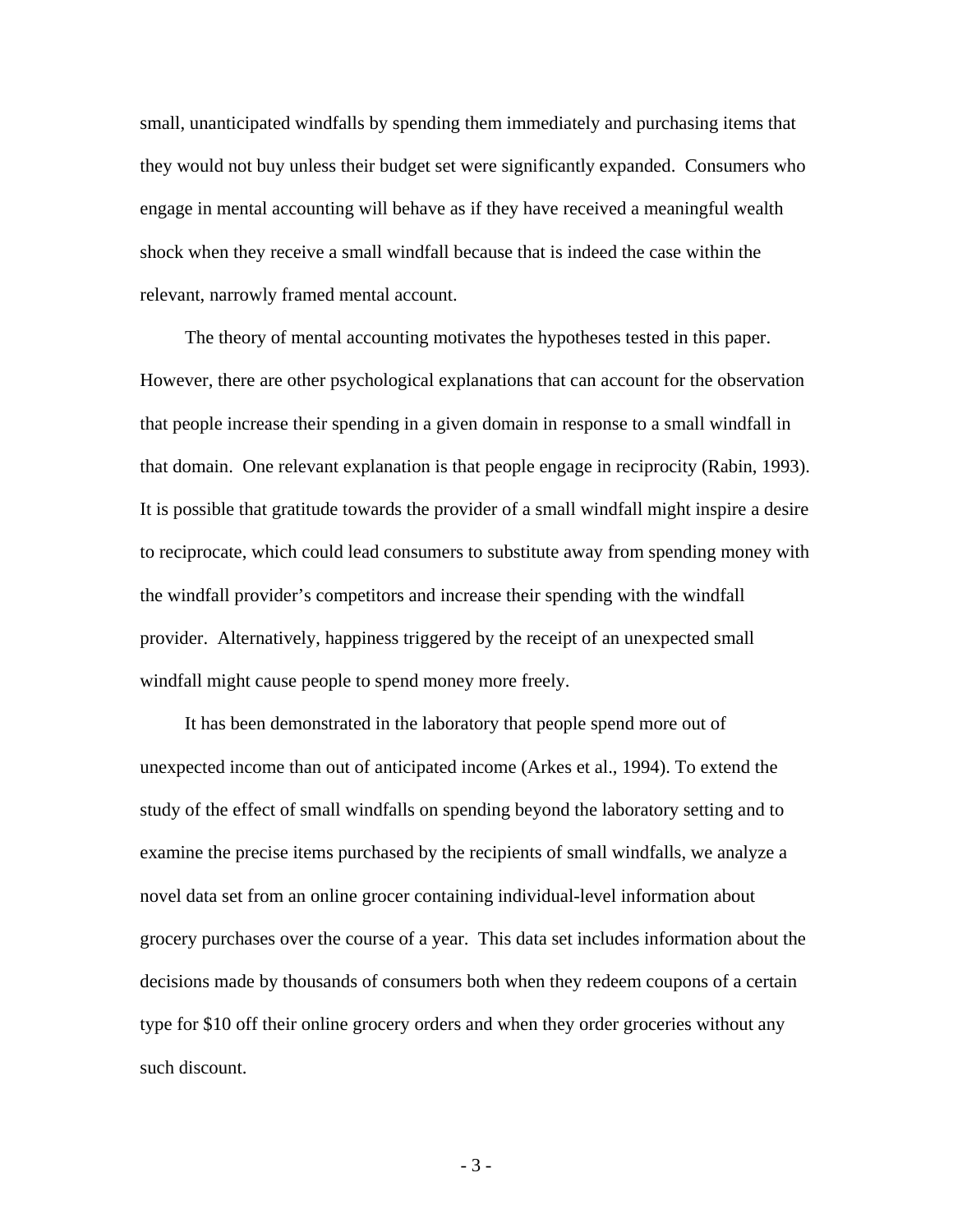A \$10-off coupon of the type examined in this paper can be sent by a first-time patron of the online grocer we collaborated with to any other person she likes. We argue that the date on which a customer receives such a \$10-off coupon is exogenous from the point of view of that customer. Under this assumption, we can estimate the effect of a \$10-off coupon on grocery spending by comparing each customer's orders with coupons to her orders without coupons. When we regress spending for a grocery order on an indicator variable for whether or not the order involved a \$10-off coupon, we find that coupon use increases spending by \$1.59, controlling for customer fixed effects and other factors.<sup>3</sup> We also find evidence that these spending increases are particularly focused on "marginal" grocery items, which we define as items that a customer does not typically purchase.

These results are inconsistent with the standard permanent income or lifecycle theory of consumption, but they are consistent with explanations invoking psychological influences on consumption decisions. As mentioned above, we use the theory of mental accounting to motivate our primary hypotheses, but we also discuss other psychological factors that could explain our findings.

The rest of this paper is organized as follows. Section II reviews the relevant literature and formalizes our hypotheses about windfall spending. In Section III we describe our data set and regression specification. We present our results in Section IV, and Section V concludes.

#### **II. RELEVANT LITERATURE AND HYPOTHESES**

*A. Related Conceptual Literature* 

 $\overline{a}$ 

 $3$  In this paper, we use the term "spending" to denote the total price of the groceries in a customer's order, ignoring the effects of taxes, delivery fees, and coupons on the customer's out-of-pocket expenses.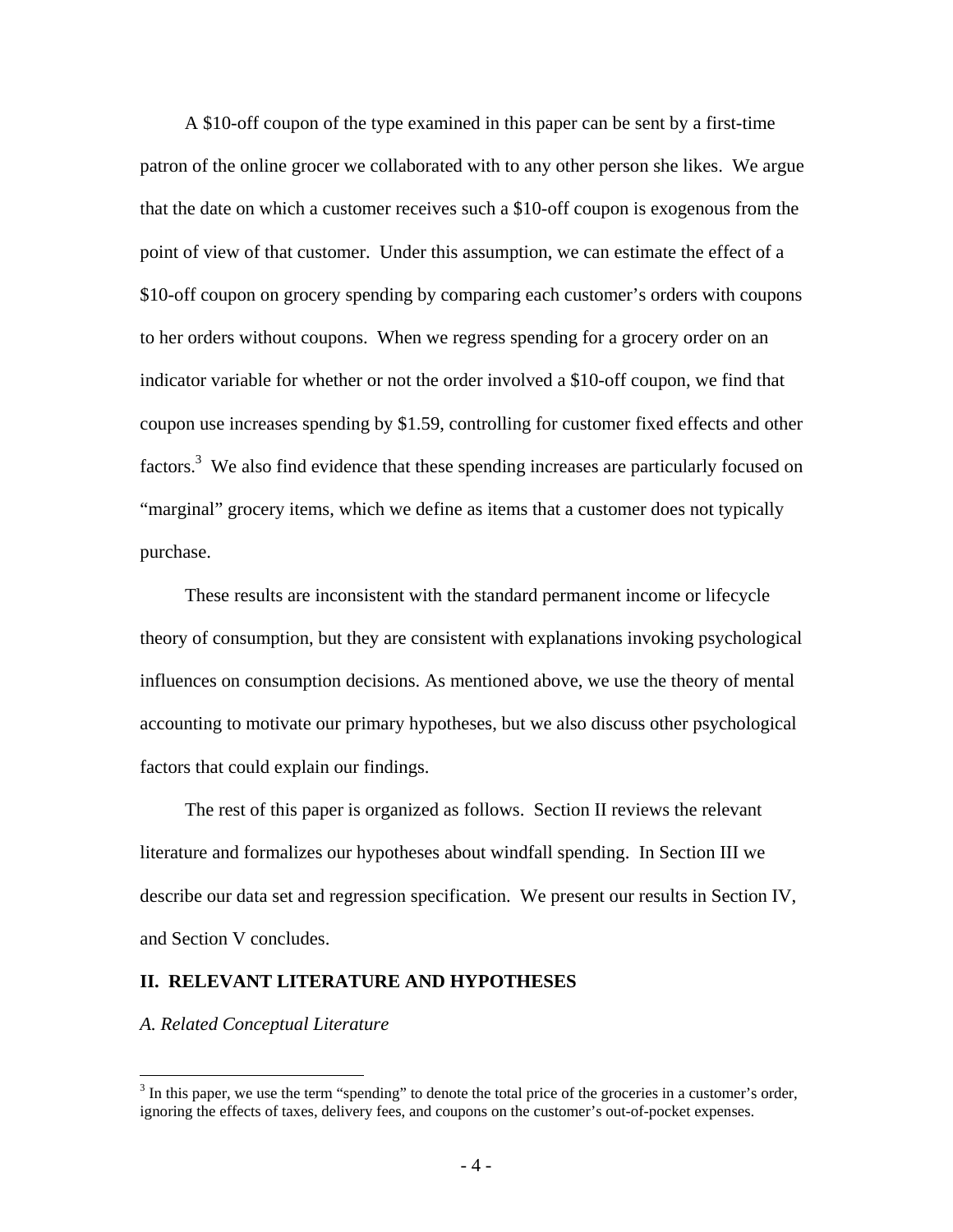As discussed above, we draw from past research on mental accounting to establish the hypotheses tested in this paper. The previous literature on mental accounting argues that people group their financial resources and expenditures into "mental accounts" and make decisions within the context of those narrowly defined accounts instead of integrating all decisions together in a single optimization problem (Thaler and Shefrin, 1981; Thaler, 1985; Shefrin and Thaler, 1988; Thaler, 1990; Thaler, 1999; Levav and McGraw, in press). A number of factors have been posited as drivers of this behavior. One possibility is that mental accounts help people manage their spending in the face of self-control problems – by budgeting only a certain amount of money towards a category of consumption, people may be better able to resist overspending (Thaler and Shefrin, 1981; Shefrin and Thaler, 1988). Mental accounting has also been discussed as a psychological framing device that complements the prospect theory value function. This value function is concave in gains relative to a reference point, and it is both steeper and convex in losses relative to that reference point (Kahneman and Tversky, 1979). An individual who judges outcomes according to a prospect theory value function may use mental accounting to integrate or segregate outcomes in order to achieve favorable evaluations when applying the value function to those outcomes (Thaler, 1985).<sup>4</sup> Finally, mental accounting may be driven by the need to simplify an otherwise complex decision problem because of limitations on cognitive resources (see, for example, Read, Loewenstein, and Rabin, 1999). A straight-forward prediction of mental accounting is that when consumers receive an unexpected small windfall they will behave as if they have received a meaningful shock to their wealth in the relevant mental account,

 $\overline{a}$ 

<sup>&</sup>lt;sup>4</sup> Also see Prelec and Loewenstein (1998) for a discussion of the hedonic implications of these kinds of framing effects.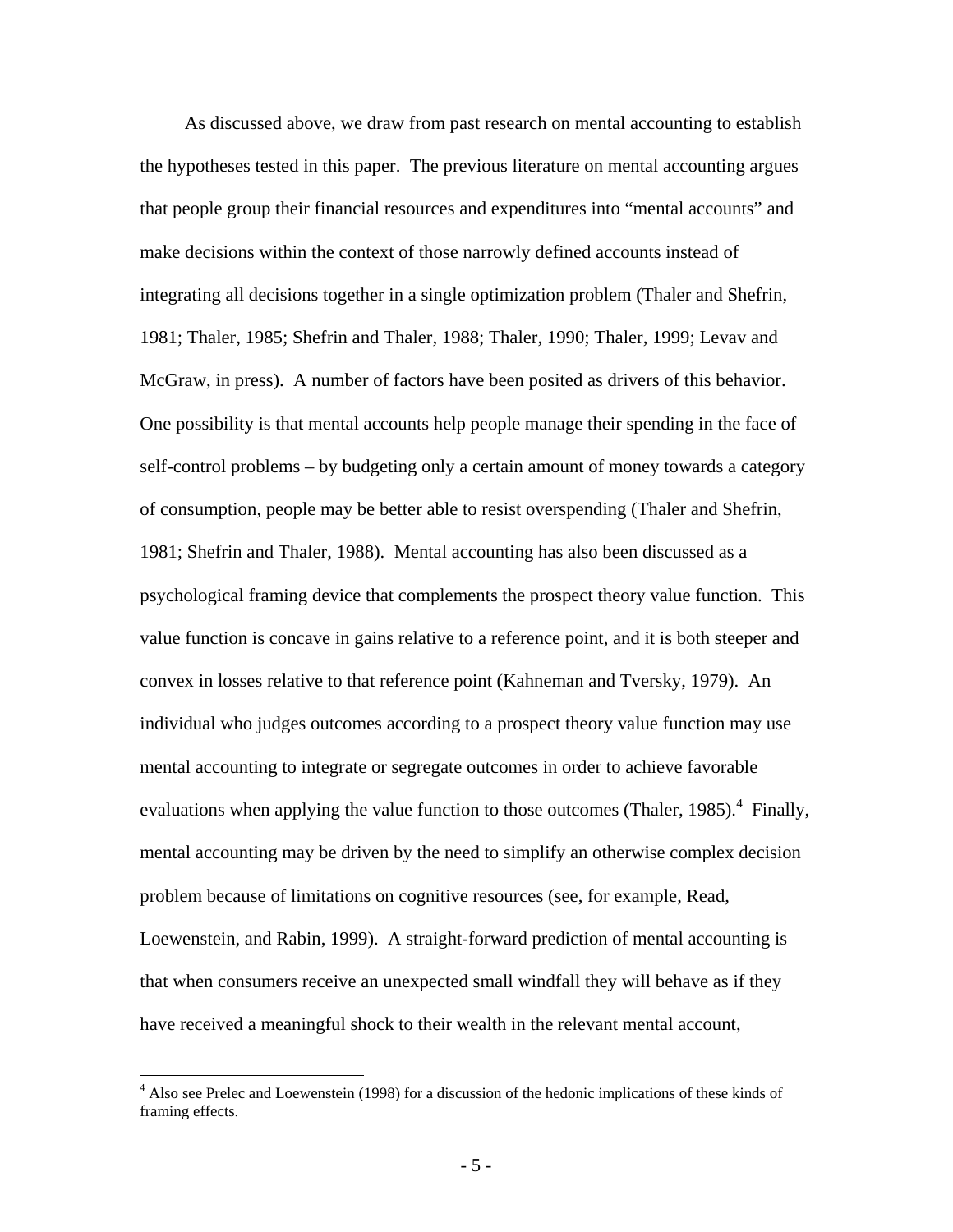spending more than usual in that domain and buying items they would not otherwise purchase.

While mental accounting predicts that online grocery spending will be responsive to the receipt of a \$10-off coupon, there are other models motivated by psychological considerations that might also make this prediction. One relevant stream of previous research has demonstrated that people tend to engage in reciprocity (see Rabin, 1993 for a discussion). In a study of reciprocity conducted by Goranson and Berkowitz (1966), subjects worked considerably harder on a laboratory task when their performance improved the pay of someone who had previously helped them than when it improved the pay of someone who had not. If people experience a positive emotional response towards a company (in this case, an online grocer) that provides a small windfall, they may want to engage in reciprocity by substituting away from spending money with the company's competitors and by increasing their spending with the company. This could also lead people to increase their spending on "marginal" goods with a given company when they receive a small windfall.

Another possibility is that the receipt of a small windfall induces happiness in consumers, which causes them to spend money more freely. Positive affect has not previously been shown to increase spending (see Isen, 2000 or Isen, 2008 for a review), and there is in fact evidence that sadness increases spending relative to a baseline state (Lerner, Small, and Loewenstein, 2004; Cryder et al., 2008). Nonetheless, it is still possible that the happiness induced by the receipt of a small windfall leads people to spend more than usual. Positive affect has been shown to increase variety-seeking

- 6 -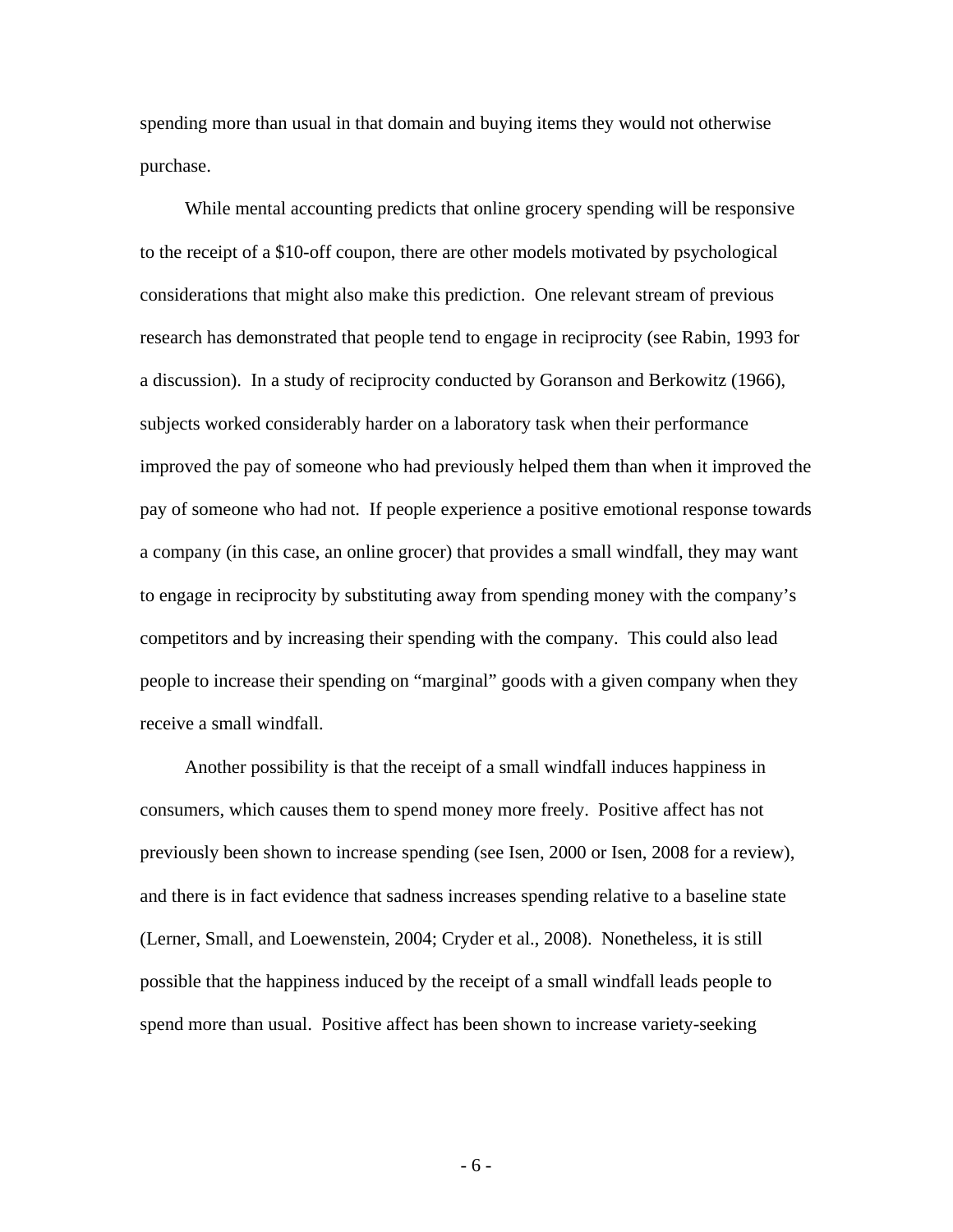behavior (Kahn and Isen, 1993), so the receipt of a small windfall could lead people to increase their spending on goods they do not usually buy.

#### *B. Related Empirical Literature*

 $\overline{a}$ 

Our findings build on past research examining the responsiveness of spending to the receipt of windfalls. A series of papers studying windfalls that were considerably larger than those analyzed in this paper demonstrated that households have a higher propensity to consume out of windfall income than out of regular income and that this propensity to consume decreases as the size of a windfall increases (Bodkin, 1959; Kreinin, 1961; Bird and Bodkin, 1965; Doenges, 1966; Landsberger, 1966; Abdel-Ghany et al., 1983; Keeler, James, and Abdel-Ghany, 1985). Another set of empirical studies has analyzed the response of consumption to anticipated changes in income rather than unanticipated wealth shocks. According to the standard permanent income or lifecycle theory, changes in consumption should coincide with the announcement of an income change and not with the anticipated change itself, but the results of many studies contradict this hypothesis (Poterba, 1988; Wilcox, 1989; Parker, 1999; Souleles, 1999; Souleles, 2002; Johnson, Parker, and Souleles,  $2006$ <sup>5</sup> In a paper that specifically addresses the implications of mental accounting, Baker, Nagel, and Wurgler (2006) documented a strong response of consumption to the receipt of stock dividends, controlling for total stock returns. This evidence is consistent with mental accounting and inconsistent with standard economic models, which predict that only total returns (not the decomposition of returns into dividends and capital gains) should affect consumption.

<sup>&</sup>lt;sup>5</sup> Others, however, find evidence consistent with the standard permanent income or lifecycle theory (see Hsieh, 2003, for example). For a more thorough review of the literature on excess sensitivity, see Browning and Lusardi (1996).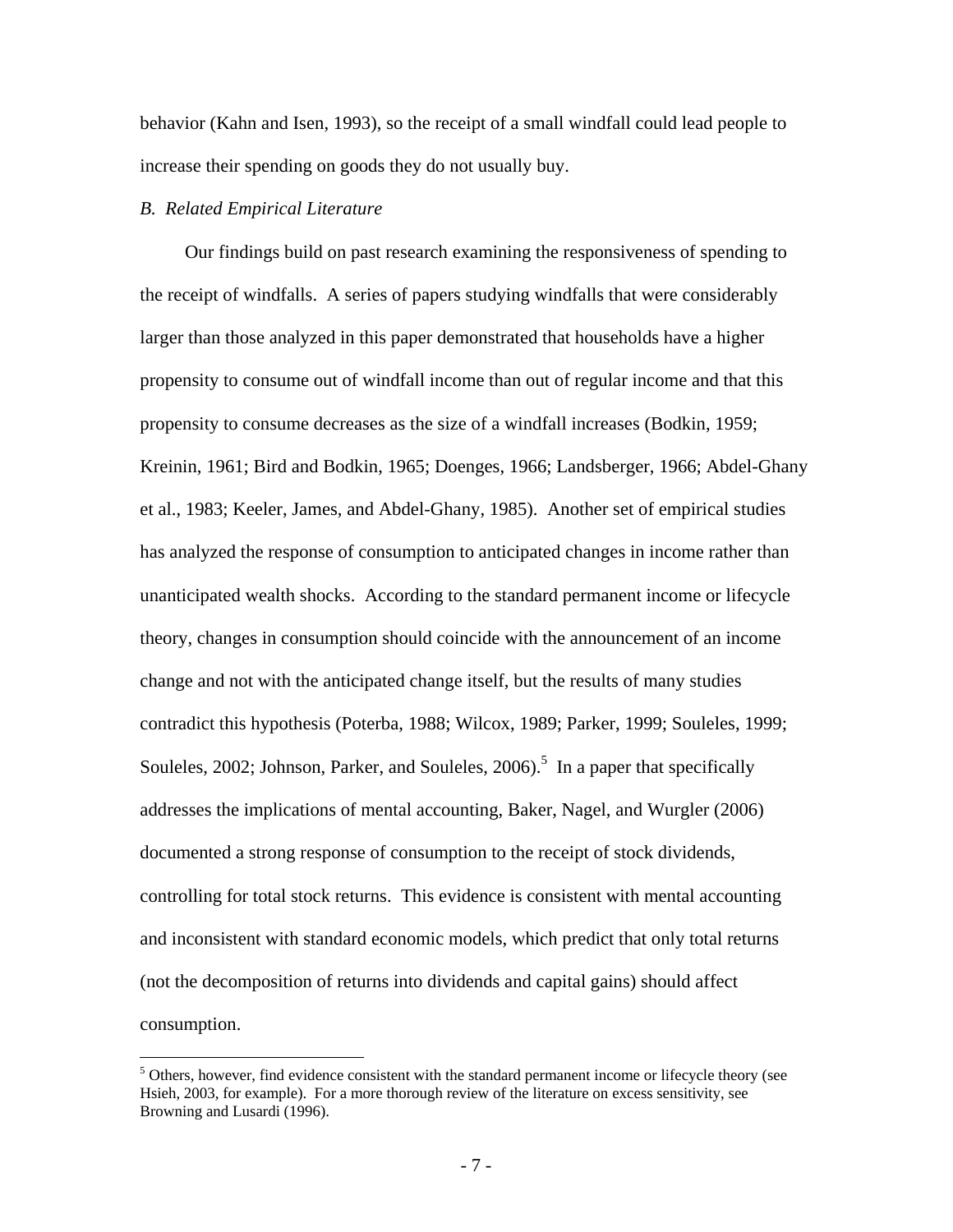Experimental studies have also found evidence consistent with the predictions of mental accounting. Arkes et al. (1994) demonstrated that unexpected small windfalls (\$3 to \$5) are more likely to be spent on gambling or at a basketball game than anticipated windfalls of the same size. Heilman, Nakamoto, and Rao (2002) examined the effect of one-dollar coupons for particular grocery items on the behavior of grocery shoppers and found that the coupons increased consumers' unplanned spending as well as their total spending.<sup>6</sup> Finally, in research contemporaneous with ours, Abeler and Marklein (2008) studied how restaurant patrons responded to an unexpected windfall in the form of a discount on their bill. They found that customers who received an  $\bigoplus$  discount spent an average of  $\epsilon$ 3.52 more than other patrons.

Our results are complementary to those presented in the studies discussed above, but the unique nature of our data set helps to distinguish our contribution from much of the prior literature. Previous field studies have predominantly focused on people's responses to moderate or large windfalls, typically with average values on the order of \$500 (at today's price levels). People may use different decision-making processes when faced with small windfalls as opposed to large windfalls, perhaps relying more heavily on heuristics to govern spending because of the low perceived costs of errors, so it is interesting to study responses to small windfalls separately from responses to large ones, especially if systematic patterns in small-stakes choices can aggregate across multiple decisions to have a large cumulative impact. Another important advantage of our data set is that it allows us to directly examine the purchases customers make after receiving a windfall rather than relying on survey data to determine how windfall income is spent.

1

 $6$  Of course, these results may be due to substitution effects induced by category-specific coupons, which change the relative prices of goods. This explanation is supported by the authors' observation that spending increased for goods that are complements to the discounted groceries.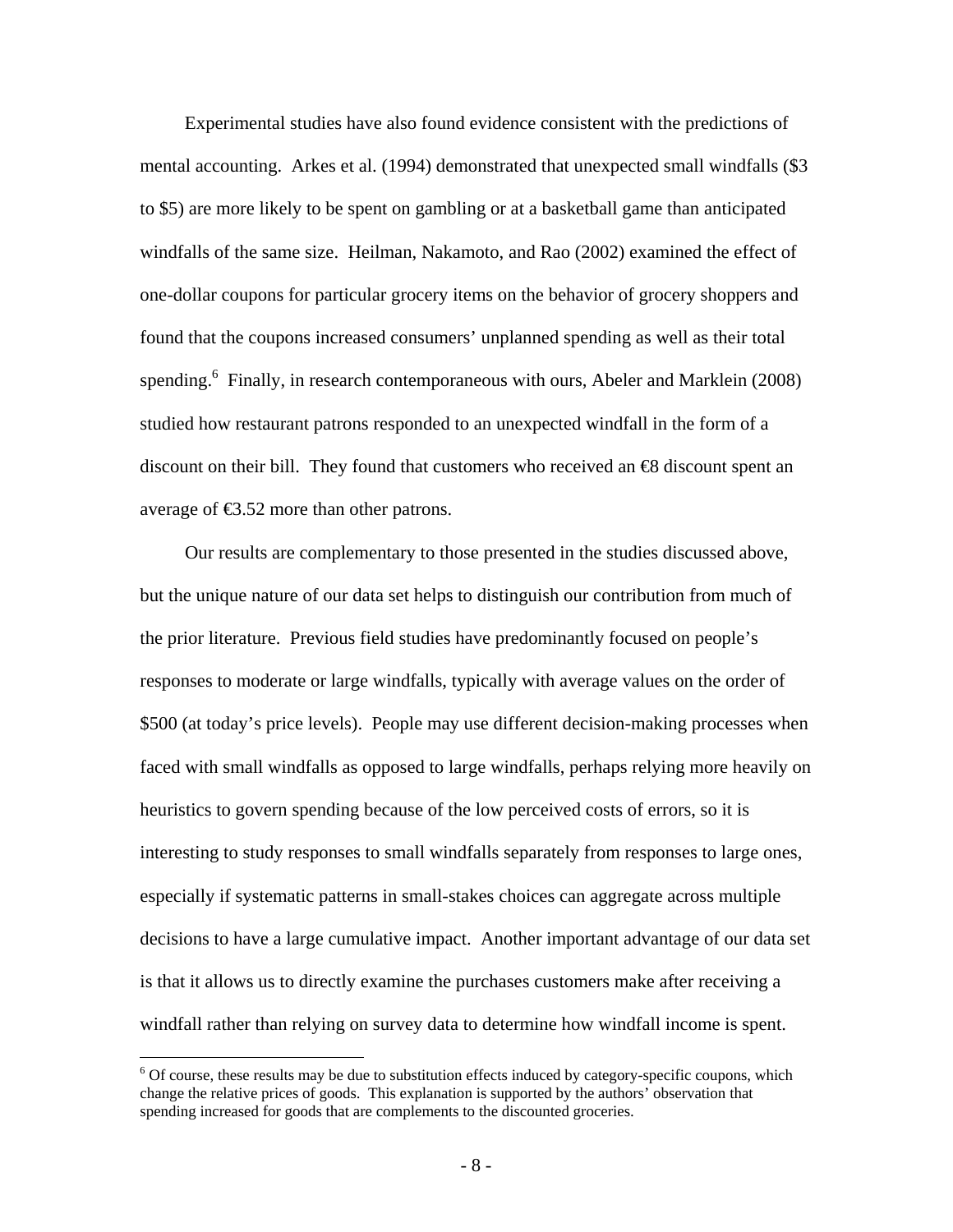This feature of the data also enables us to disaggregate total spending to the level of individual grocery items, making it possible to perform a detailed comparison of the products purchased in grocery orders with coupons and those purchased in grocery orders without coupons. Finally, because our data set is from the online grocery domain, we can infer that the \$10 windfalls we study are inconsequential in the context of the overall wealth of the consumers who receive them and that they do not meaningfully ease these consumers' liquidity constraints. In order to be included in our sample, consumers must be able to afford both internet access and the fees associated with ordering groceries for delivery.

## *C. Hypotheses*

Applying the theory of mental accounting to the online grocery shopping context, we posit that customers assess their online grocery spending in the context of a specific mental account, such as their "weekly living expenses" account or their "monthly groceries" account. Because individuals who engage in mental accounting apply category labels both to expenditures that fall in a particular account and to the financial resources that are available in the account, the \$10-off online grocery coupon that we study is likely to be coded as a windfall in the mental account that includes online grocery spending. Even though the \$10-off coupon represents an immaterial windfall in the context of the online grocery customer's lifetime wealth, it may constitute a meaningful unexpected increase in the financial resources devoted to the mental account that encompasses the customer's current online grocery order. Since resources have limited fungibility across mental accounts, we expect the customer to use the additional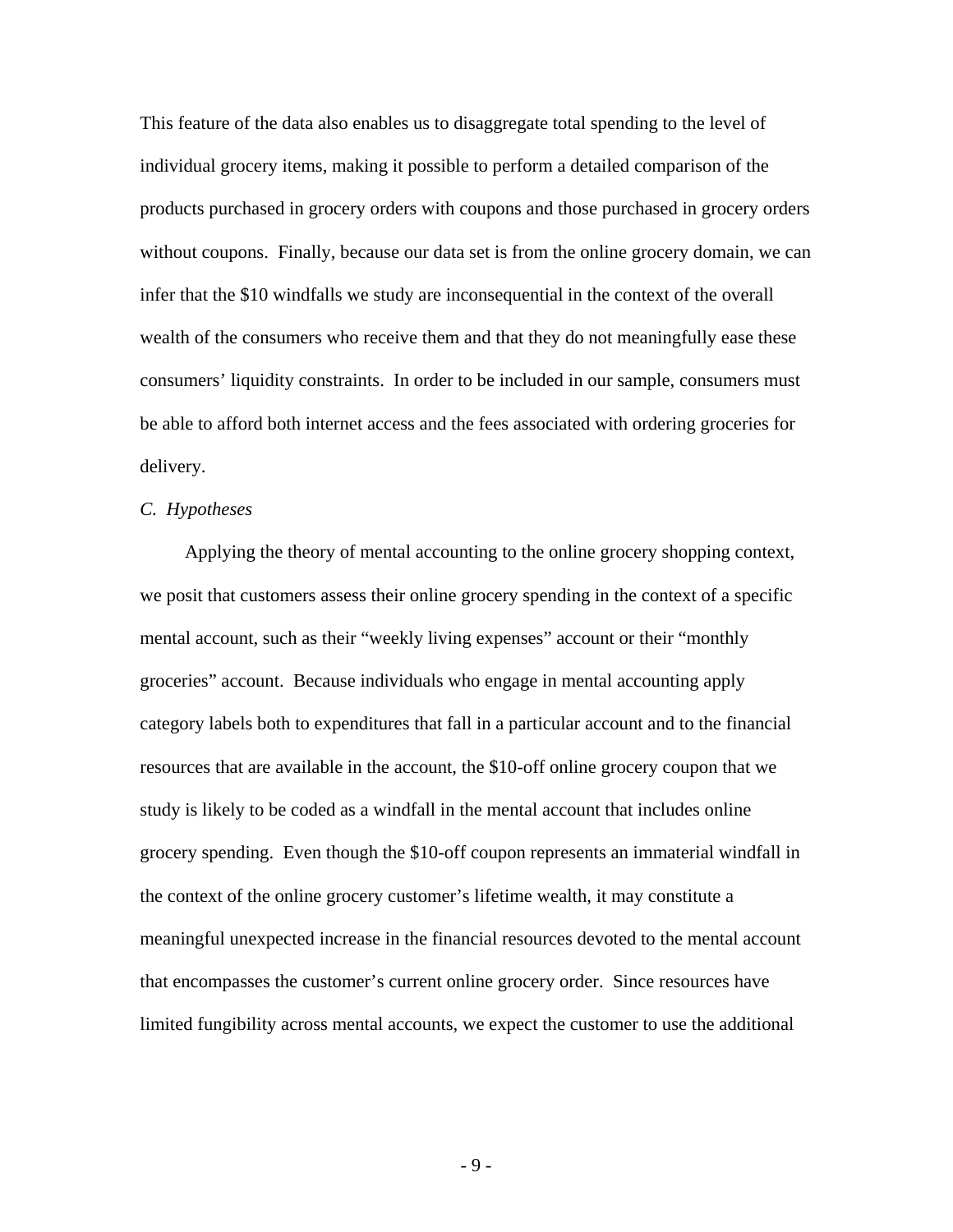financial resources in this mental account to increase expenditures associated with the account, including expenditures on online groceries.

This reasoning underlies the two primary hypotheses we examine in this paper. First, we test the hypothesis that:

*H1: The redemption of a \$10-off discount coupon is associated with a significant increase in online grocery spending.* 

This hypothesis is inconsistent with the predictions of the standard permanent income or lifecycle theory but consistent with the predictions of mental accounting. Second, because the receipt of a \$10-off coupon leads a customer to allocate more money to online grocery purchases than she otherwise would, the coupon's impact on the composition of groceries in a customer's order should be analogous to the impact of a wealth increase in the customer's choice problem over groceries. That is, we expect customers who receive such a windfall to substitute higher-quality products for lowerquality ones and to purchase products that they would not normally purchase unless their budget set were significantly expanded. Our second hypothesis is therefore that:

*H2: The redemption of a \$10-off discount coupon is associated with an increase in spending on goods that customers do not purchase in the absence of a coupon.*  Our empirical analysis supports both hypotheses.

#### **III. DATA SET AND EMPIRICAL STRATEGY**

#### *A. Online Grocery Business Model*

The online grocer we collaborated with operates in North America and serves urban customers. Its customers place orders by visiting a website where they may tour virtual supermarket aisles or search for specific products as they make decisions, one by

 $-10-$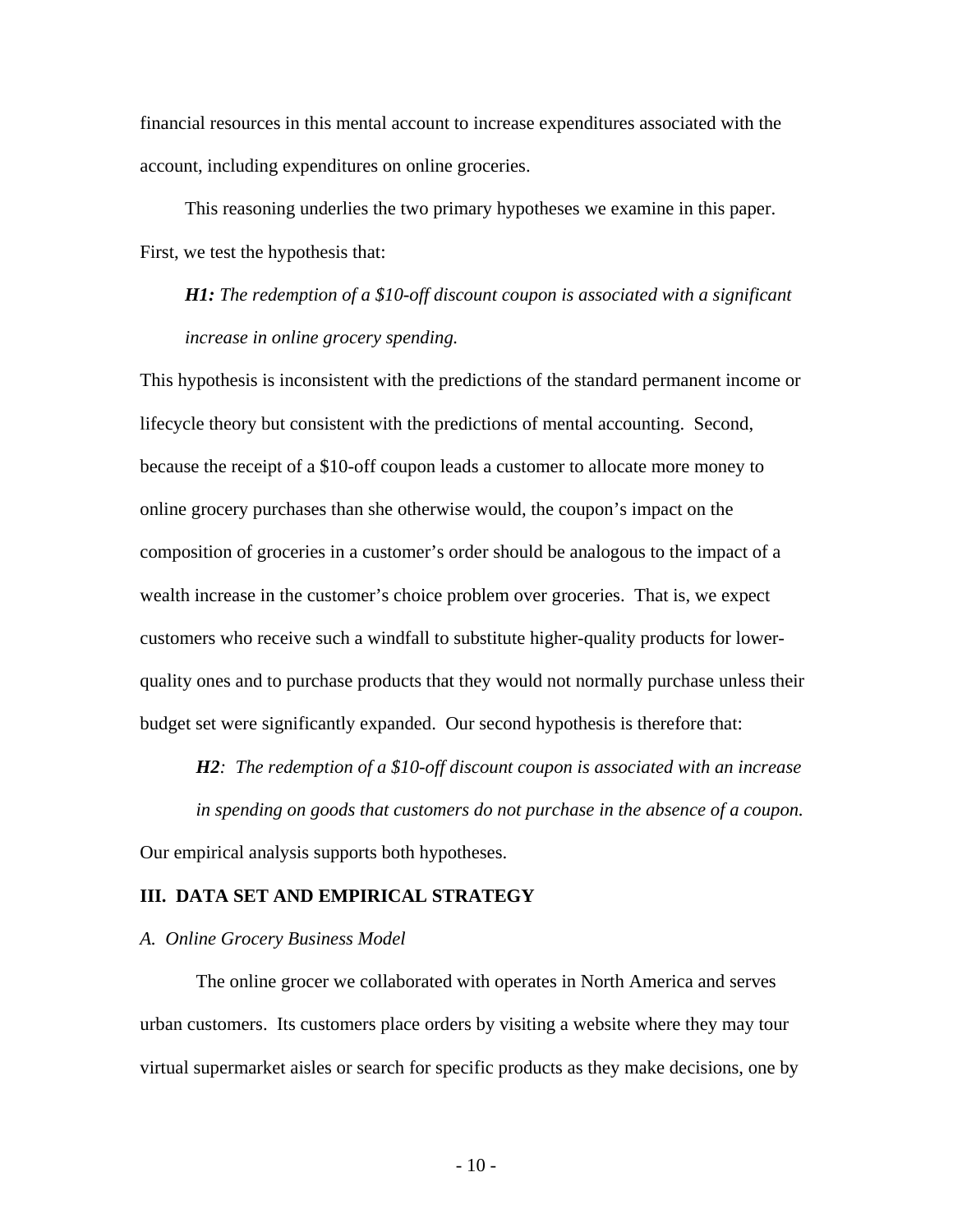one, about what items to add to their online shopping carts. Returning customers have easy access to the lists of items they purchased on their previous shopping trips to facilitate repeat purchases. Customers can schedule a delivery in the near term or many days in advance. During the period studied, the grocer charged a delivery fee for all orders. In addition, customers were required to spend a minimum dollar amount on each order.7

#### *B. Online Grocery Data Set*

 $\overline{a}$ 

We obtained a novel panel data set from the aforementioned online grocery company containing information about the orders placed by all of the company's customers between January 1, 2005 and December 31, 2005. The online grocery company provided a record of each item in each order as well as the price each customer paid for each item, the date of each order, the date of each order's delivery, and the customer who placed each order. In addition, if a discount coupon was used during an order, we were given information about the type of coupon the customer used and the size of the discount he or she received. If a customer modified his or her order, we were told how many times order modifications were made, as well as the first and last dates when the customer modified his or her shopping basket. All customer accounts in our data set are labeled by anonymous, unique ID numbers, and all customer ID numbers are accompanied by the date when a customer first placed an online grocery order. Our online grocery collaborator also provided us with detailed information about the items available for purchase through its website, including their category and brand.

 $<sup>7</sup>$  This minimum dollar amount was well above \$10, so our empirical results are not driven by customers</sup> using their \$10-off coupons for orders larger than \$10 and placing orders for less than \$10 without coupons.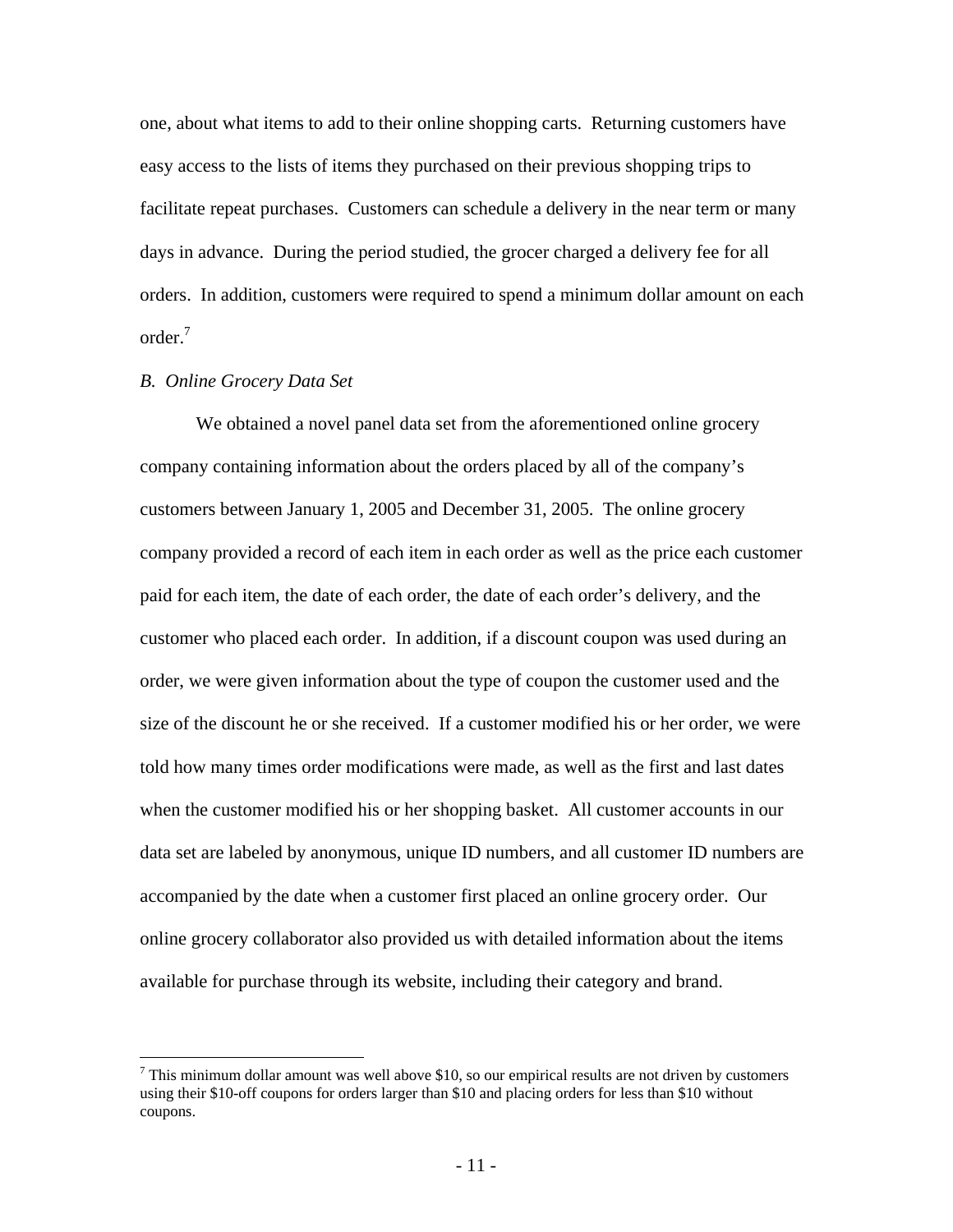We restrict our analysis to customers who made use of a particular \$10-off discount coupon sometime between January 1, 2005 and December 31, 2005. New patrons of the online grocer in 2005 were allowed to send one of these coupons to an e-mail address of their choice, excluding their own. The motivation for offering these coupons was to thank customers who encouraged others to order from the online grocer. We assume that the timing of the receipt of such a coupon is exogenous from the recipient's point of view, since customers have little if any control over when they will receive this coupon.

In total, between January 1, 2005 and December 31, 2005, there were 4,435 customers who used a \$10-off discount coupon of the type described above. We eliminate spending outliers (top 1%), outliers in the number of visits made to the grocer's website during an order (top  $1\%$ ),<sup>8</sup> any orders that made use of other kinds of discount coupons,  $9^{\circ}$  orders by customers who never shopped in 2005 without redeeming a coupon,<sup>10</sup> and each customer's first order of the year.<sup>11</sup> We are left with 34,410 grocery

 $\overline{a}$ 

<sup>&</sup>lt;sup>8</sup> We eliminate spending outliers and orders involving an unusually large number of visits to the grocer's website so that these observations do not exert undue influence on the results of our regression analyses. We drop orders that are outliers relative to the entire universe of online grocery orders from 2005, not relative to the data set that only includes customers who redeemed a \$10-off coupon in 2005. This procedure eliminates 2,058 data points. Our results do not rely on the elimination of these outliers. In fact, including outliers in the data set strengthens our results considerably.

<sup>&</sup>lt;sup>9</sup> We eliminate orders involving all other types of discount coupons for two reasons. First, we are concerned that many of these coupons impose conditions on customers when redeemed that may induce atypical shopping behavior. For example, some coupons expire quickly, some impose a higher than usual minimum spending requirement, and some are only redeemable for certain types of groceries. Second, many of these coupons are not awarded at random but are instead offered to customers when they exhibit certain purchasing patterns. We address potential biases resulting from our exclusion of these coupons when we present our results (see Section IV.C). By dropping these orders, we eliminate 7,736 data points.  $10$  We eliminate orders placed by customers who never shopped in 2005 without redeeming a coupon because such customers may be different from the population of customers who shopped both when in possession of a coupon and when no coupon was available. By dropping these orders, we eliminate 696 data points.

 $11$  In our regression analyses, we control for the amount of time that has elapsed since a customer's previous order. We eliminate each customer's first order of the year because we are unable to calculate this variable for these observations. By dropping these orders, we eliminate 2,889 data points. If we instead include these orders in our sample and drop from our regression specifications the control variables for the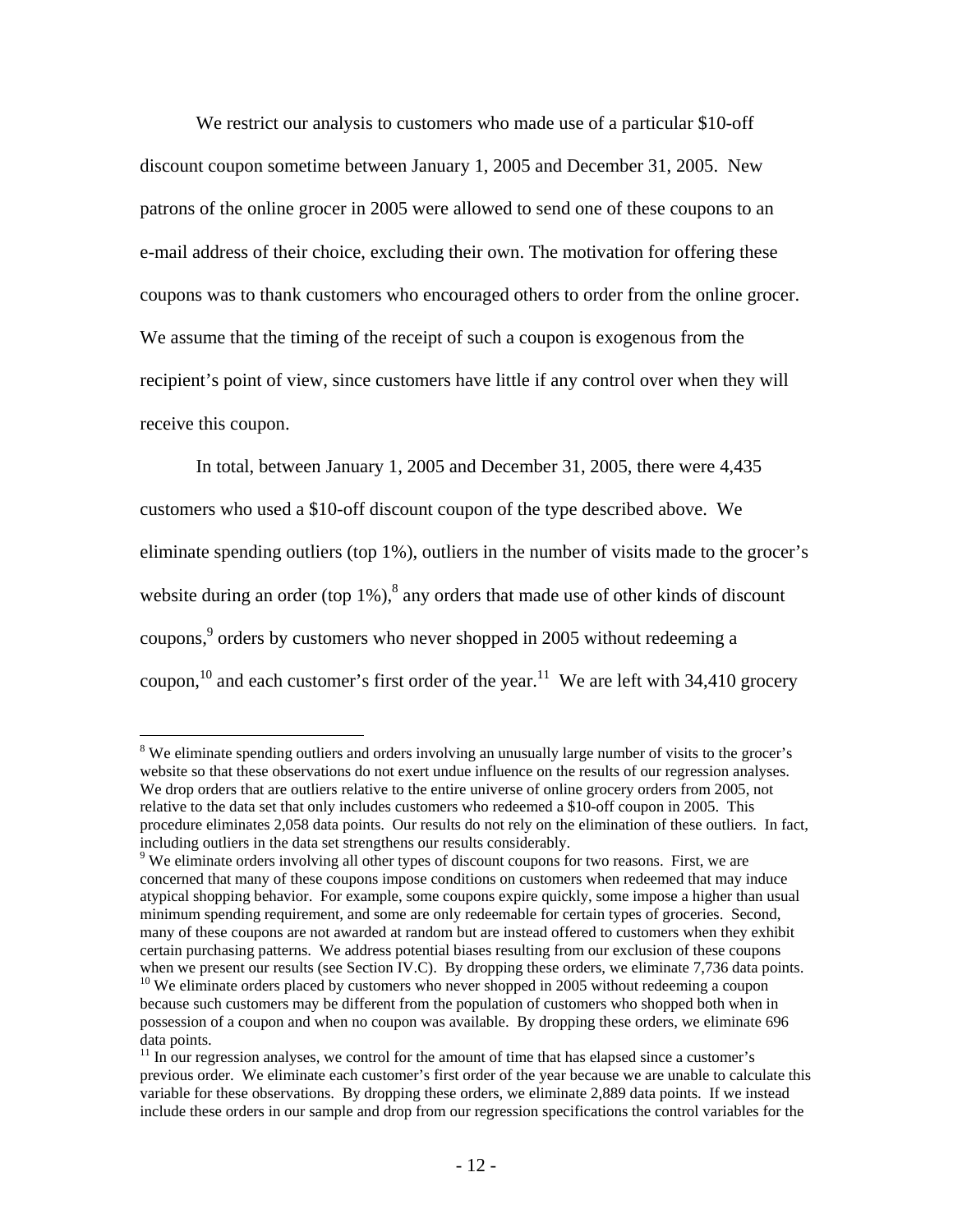orders placed by 2,889 customers, giving us an average of 11.9 order observations per customer. The average dollar size of an order in this sample is \$150.23, and the average grocery order consists of 59 items. Of the orders in our data set, 3,110 (approximately 9%) involve the redemption of a \$10-off coupon. The average date when a customer in our data set placed her first order with the online grocer is April 21, 2004. For additional summary statistics, see Table 1.

| <b>GROCERY ORDER SUMMARY STATISTICS</b>      |        |       |  |  |
|----------------------------------------------|--------|-------|--|--|
| <b>Standard Deviation</b><br>Mean            |        |       |  |  |
| Spending                                     | 150.23 | 57.47 |  |  |
| <b>Number of Groceries</b>                   | 59.38  | 23.16 |  |  |
| Number of Web Visits for Order               | 3.88   | 2.86  |  |  |
| Days btw First and Last Web Visits for Order | 7.54   | 16.87 |  |  |
| <b>Days Since Last Delivery</b>              | 17.69  | 21.20 |  |  |

**Table 1**

This table reports grocery order summary statistics describing our primary data set.

Table 2 shows summary statistics about the percentage of a customer's 2005 orders that involved coupon redemptions. The summary statistics presented in this table suggest that online grocery customers did not find ways to send themselves \$10-off discount coupons, as nearly all customers in our data set redeemed just one such coupon in 2005. Another piece of evidence suggesting that customers rarely if ever found ways to send themselves \$10-off discount coupons is that after a customer redeemed her first coupon she placed an average of seven subsequent orders without a coupon. This statistic would be much lower if customers regularly created new accounts with which to send themselves \$10-off coupons. In addition, by dropping all customers' first orders of the year and all orders placed by customers who never shopped without a \$10-off coupon in 2005, we necessarily drop any orders placed by customers who created new accounts

amount of time since a customer's previous order, the magnitude and statistical significance of our results are weakened in regression (3) but not in any other regressions.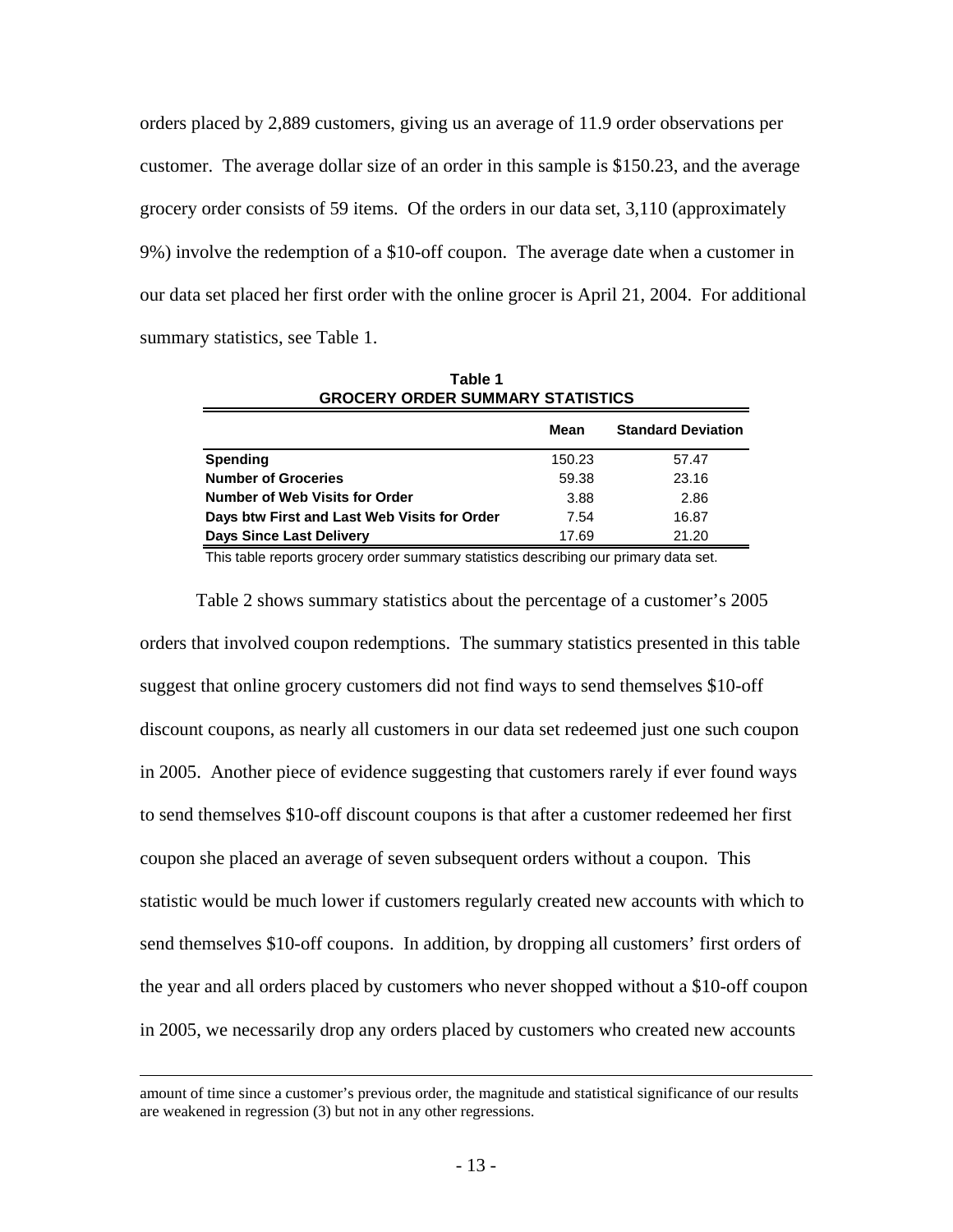solely to receive and redeem \$10-off coupons they managed to send themselves. Finally, even though some customers may have created a new account associated with a new e-mail address in order to place a "first order" with the online grocer and send a \$10-off coupon to another account under their control, new accounts do not give customers access to their previous shopping lists, so customers would have to fill their baskets from scratch without the benefit of easily viewing and selecting items they had previously purchased. The online grocer believes that this creates a fairly strong disincentive for customers to create fake "new" accounts in order to send themselves coupons.

| <b>COUPON USE SUMMARY STATISTICS</b> |                                                                           |                                      |  |
|--------------------------------------|---------------------------------------------------------------------------|--------------------------------------|--|
|                                      | Percentage of a Customer's Orders<br><b>Number of Orders per Customer</b> |                                      |  |
|                                      | <b>Involving a Coupon Redemption</b>                                      | <b>Involving a Coupon Redemption</b> |  |
| Min                                  | 1.49%                                                                     |                                      |  |
| 25th Percentile                      | 6.67%                                                                     |                                      |  |
| Median                               | 12.50%                                                                    |                                      |  |
| <b>75th Percentile</b>               | 25.00%                                                                    |                                      |  |
| Max                                  | 50.00%                                                                    | 5                                    |  |
| <b>Mean</b>                          | 17.95%                                                                    | 1.08                                 |  |

**COUPON USE SUMMARY STATISTICS Table 2**

This table reports coupon use summary statistics from our primary data set. For each customer, we calculate the percentage of orders involving a coupon redemption and the number of orders involving a coupon redemption. We then present the distributions of these statistics across customers (Customers = 2,889, Coupons = 3,110, Orders = 34,410).

Throughout the year, a relatively constant proportion of orders placed by the

customers in our sample involved the redemption of a \$10-off discount coupon.<sup>12</sup> Figure

1 presents a graph over time of the fraction of orders placed that involved the use of such

a coupon.

1

*Figure 1***.** This figure shows the seven-day moving average of the proportion of orders involving \$10-off coupon redemptions in our primary data set.

 $12$  Although we do not have detailed information about the lag time between when a customer received such a coupon and when it was redeemed, the online grocer informs us that such coupons are typically redeemed about one month after they are received. Since the median customer in our data set placed 12 orders in 2005, this suggests that when customers receive this type of coupon, they often redeem it on the next grocery order they place.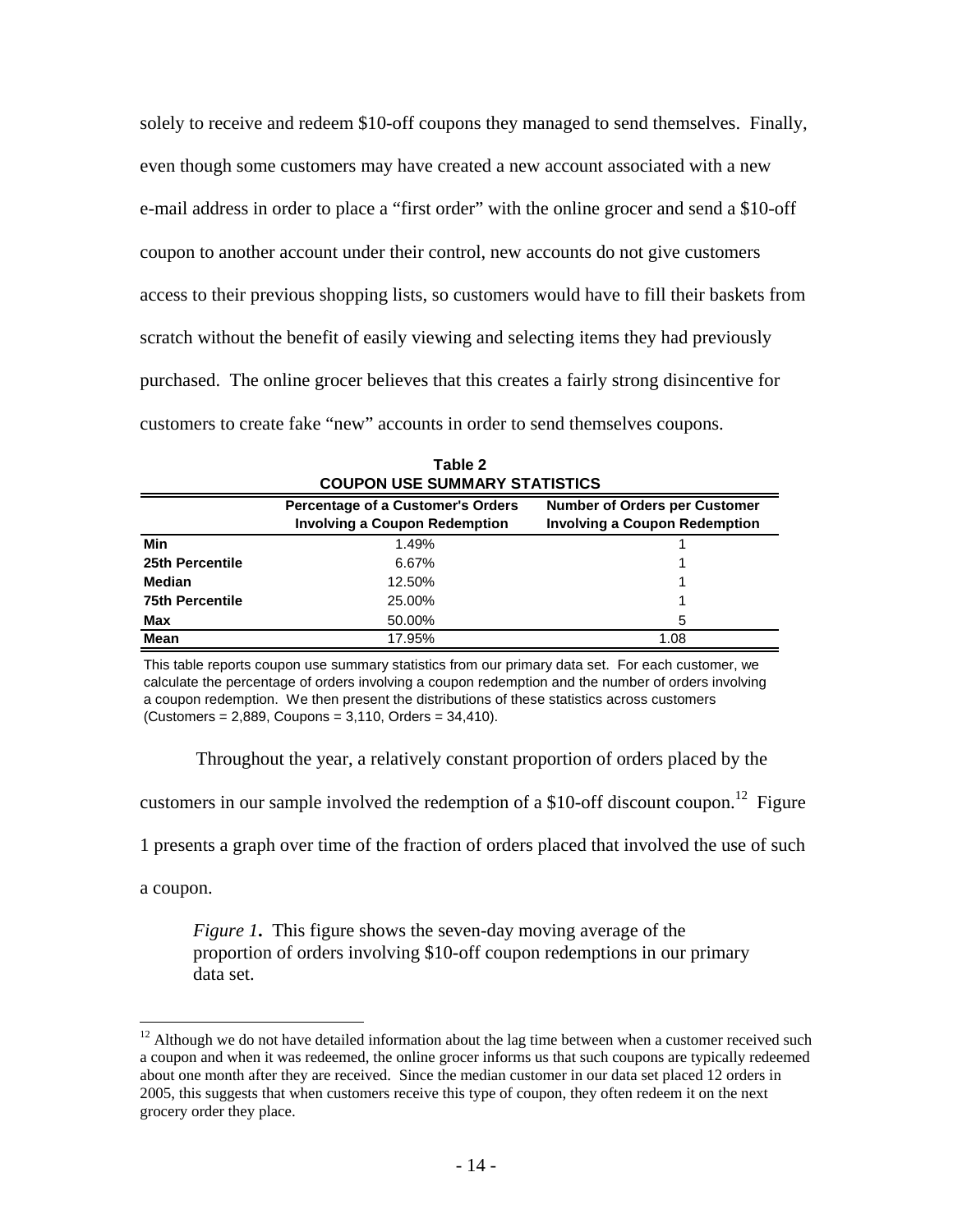

## *C. Regression Specification*

To study the effect of coupon redemptions on spending in our online grocery data set, we use the following regression specification:

$$
spending_{it} = \alpha_i + \gamma \cdot coupon\_used_{it} + \theta X_{it} + \varepsilon_{it}
$$
\n(1)

where *spending* is the number of dollars spent by customer *i* for order *t* or the logarithm of one plus the number of dollars spent by customer *i* for order *t*,  $\alpha_i$  is an unobserved customer-specific effect,  $coupon\_used_{it}$  is a dummy variable that takes a value of one when an order involves the redemption of a \$10-off coupon and a value of zero otherwise,  $X_{it}$  is a vector of other variables (including interactions of some control variables with *coupon* \_ *used<sub>it</sub>* ), and  $\varepsilon$ <sub>it</sub> is the error term. We estimate the equation using a fixed-effects regression and cluster standard errors by customer. Under our assumptions about the timing of coupon receipt, our estimates of the coefficient  $\gamma$  give the effect of coupon redemption on spending.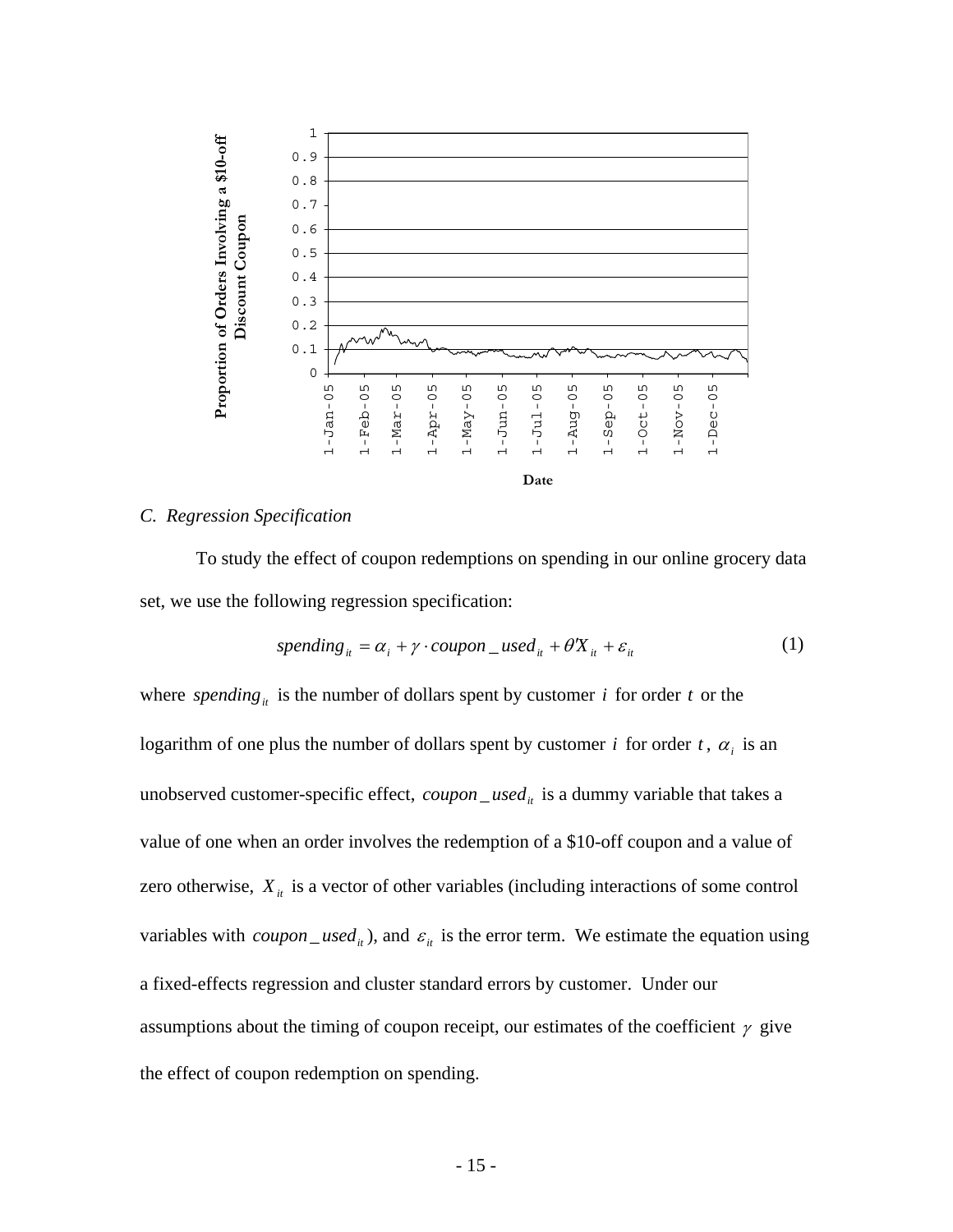### **IV. RESULTS**

#### *A. Do Customers Spend More When Redeeming a \$10-Off Discount Coupon?*

In Table 3 we present the results of regressions estimating the relationship between the amount a customer spends on groceries and whether or not she redeems a \$10-off discount coupon of the type described in Section III.B. In these regressions and in subsequent regressions, the explanatory variables include a coupon redemption dummy, the number of times the customer visited the online grocer's website in the course of placing an order, the number of days between the first and last visits the customer made to the grocer's website in the course of placing an order, an interaction between the coupon redemption dummy and the number of website visits during an order, an interaction between the coupon redemption dummy and the days between the first and last visits to the grocer's website during an order, the number of days since a customer last received a grocery delivery as well as the square and cube of this term, the number of days between when the customer's order was placed and when it was delivered, the number of days since the customer's first order with the online grocer, the number of orders placed by the customer year to date, dummies for the day of the week when the order was placed, dummies for the day of the week when the order was delivered, dummies for each week in 2005, and customer fixed effects. The two variables that are interacted with the coupon redemption dummy were normalized before being included in these regressions.

We include the aforementioned control variables in our regressions to account for factors other than coupon redemption that may affect online grocery spending. However, when we drop all control variables except customer fixed effects from our regression

- 16 -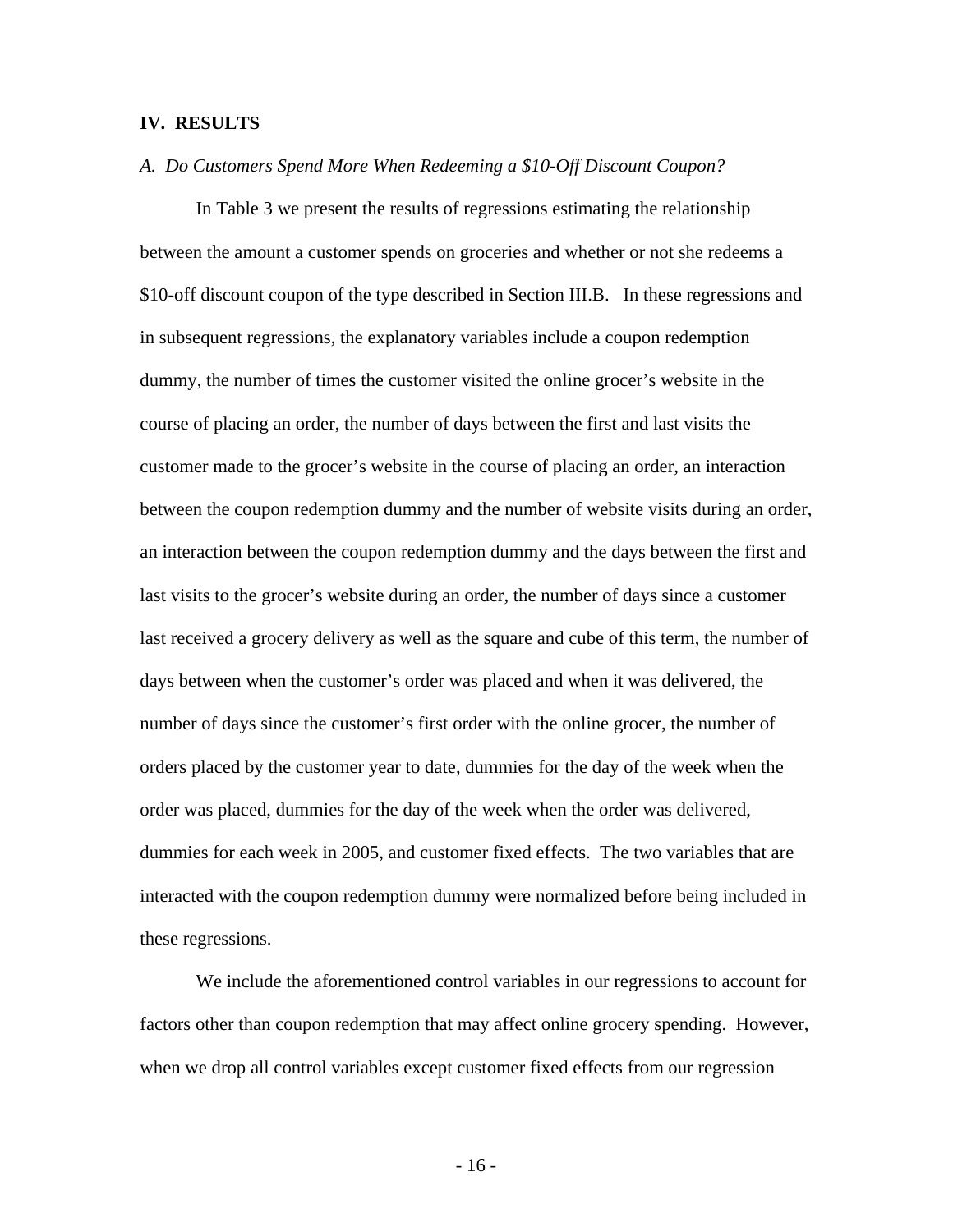specifications, the coefficient on the coupon redemption dummy remains statistically different from zero at the 5% level or lower in all of our analyses, and our results are even somewhat strengthened.

The two interaction terms included in our regression specifications allow us to examine some of the more nuanced ways in which coupon use influences spending. If a customer receives a \$10-off coupon after having filled most of her online grocery basket, the coupon might not have a large impact on her spending since she did not know about the coupon when selecting many of her groceries. On the other hand, if a customer receives a \$10-off coupon before filling her online grocery basket, the coupon may have a stronger influence on her choices, perhaps inducing her to substitute expensive, highquality items for lower-quality ones. The two interaction terms allow for these possibilities to emerge from our regression results because the number of times a customer visited the online grocer's website in the course of placing an order and the number of days between the first and last visits the customer made to the grocer's website in the course of placing an order are both negatively related to the likelihood that the customer received the \$10-off coupon before selecting most of the items in her online grocery basket. $^{13}$ 

The coefficient estimate on the coupon redemption dummy in regression (2) of Table 3 indicates that holding all else constant, the dollar size of a grocery order increases by approximately 1.3 percent when a customer redeems a \$10-off discount coupon. Regression (1) indicates that this effect corresponds to \$1.59 in additional spending. The results presented in Table 3 support the hypothesis that customers spend small windfalls

 $\overline{a}$ 

<sup>&</sup>lt;sup>13</sup> Excluding the two interaction terms from our regression specifications does not meaningfully alter the results, although the statistical significance of the coefficient on the coupon redemption dummy is somewhat weakened in regression (1).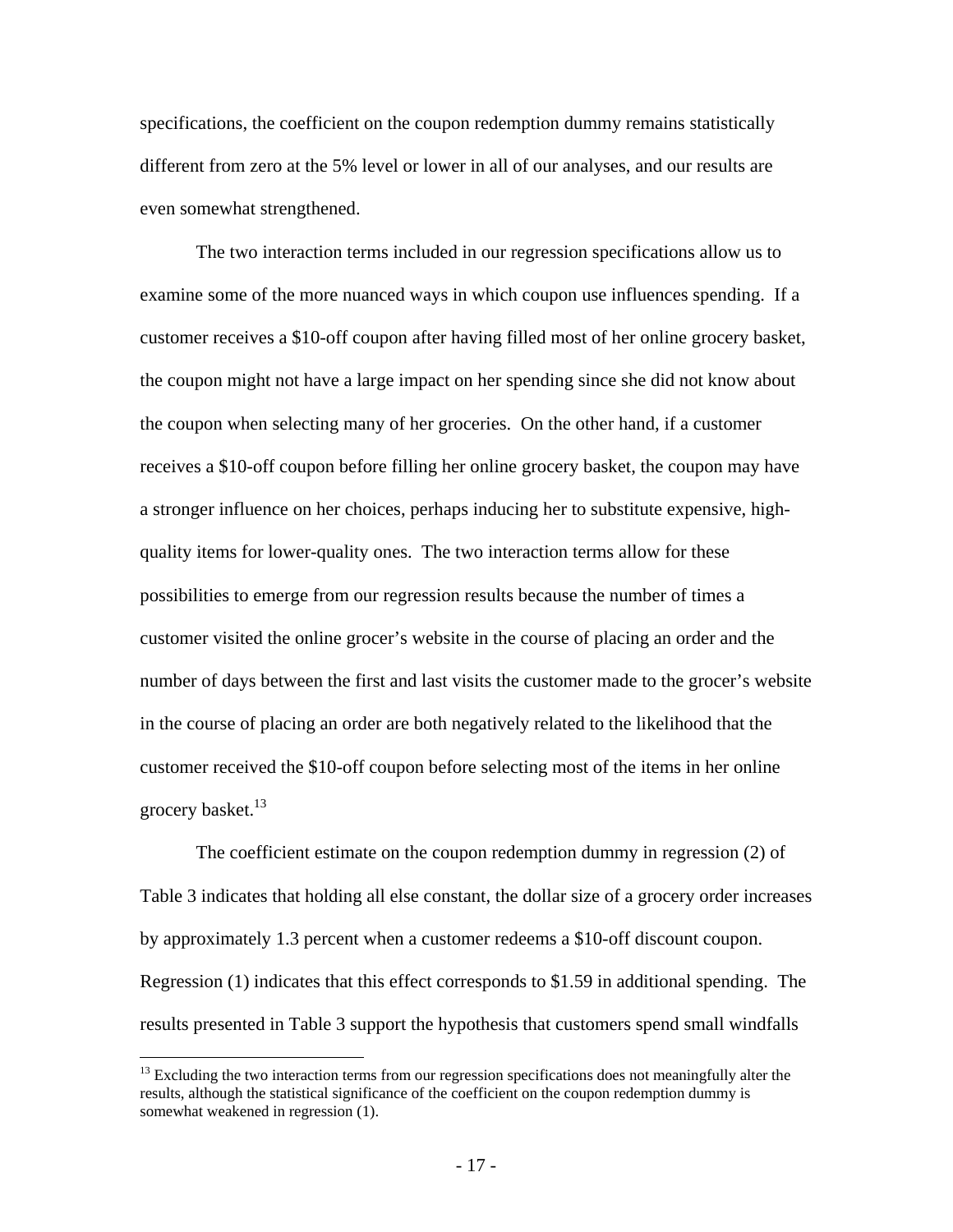when they are obtained rather than dividing their use of this additional wealth over the course of a lifetime.

The results also indicate that if the number of trips a customer makes to modify her grocery order online is one standard deviation below its mean value of 3.88, the effect of redeeming a coupon on spending is increased by 1.5 percentage points (or \$2.13). This pattern may be due to the fact that the fewer times a customer visits her online grocery basket, the higher the odds are that she makes the majority of her purchasing decisions while thinking about her coupon. However, it is important to note that the coefficient on the interaction between our coupon dummy and the variable indicating how many times a customer returned to her online grocery basket is mostly identified off of the cross section in our data set rather than within person, so this result may be due to customer-level heterogeneity in shopping habits that is correlated with heterogeneity in customer responsiveness to coupons.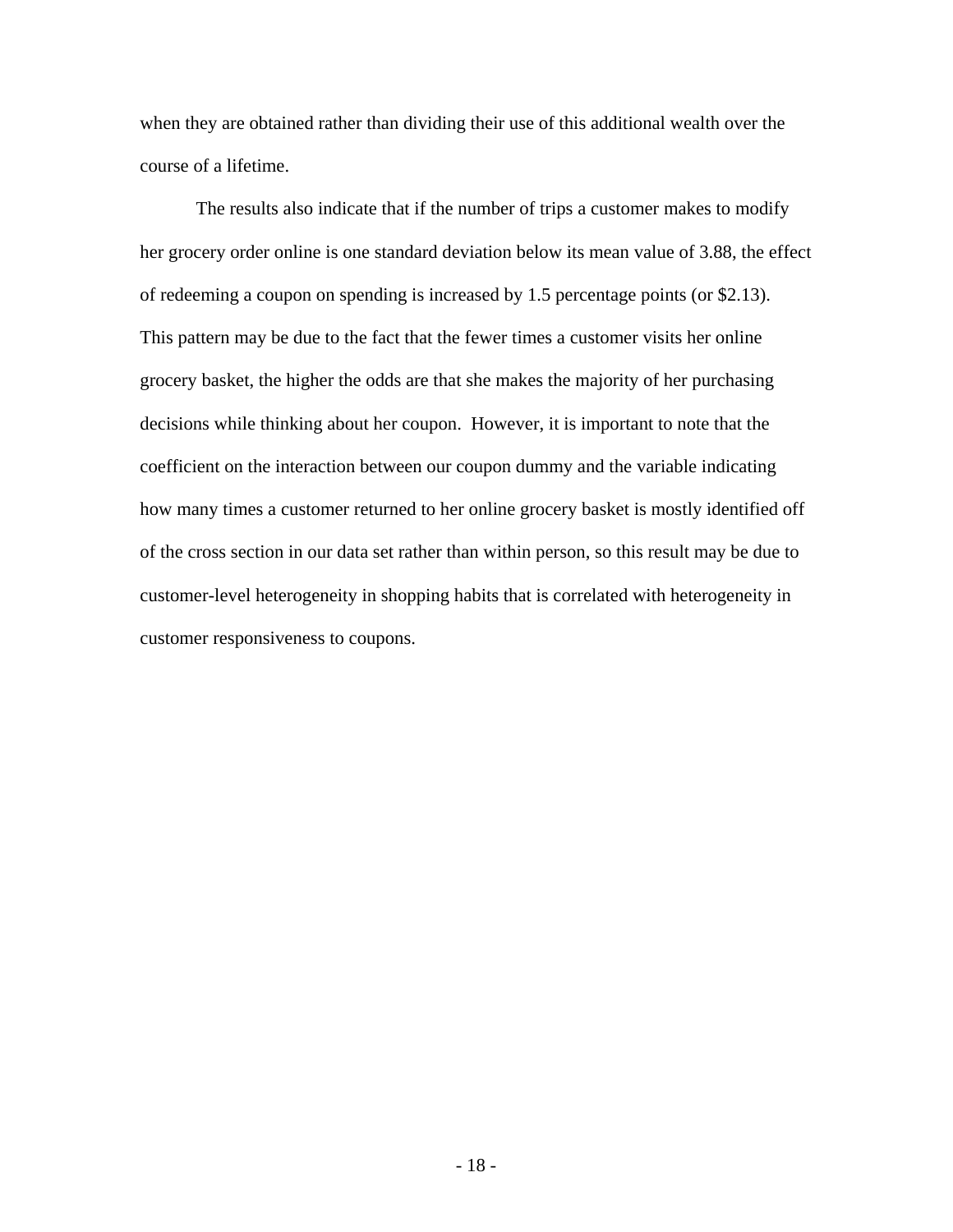|                                                             | <b>Spending</b> | Log(1+Spending |
|-------------------------------------------------------------|-----------------|----------------|
|                                                             | in Dollars      | in Dollars)    |
|                                                             | (1)             | (2)            |
| <b>Coupon Used</b>                                          | $1.59**$        | $0.0129**$     |
|                                                             | (0.79)          | (0.0052)       |
| Number of Web Visits for Order (Standardized)               | $7.57***$       | $0.0515***$    |
|                                                             | (0.39)          | (0.0025)       |
| Days btw First and Last Web Visits for Order (Standardized) | $-2.24***$      | $-0.0164***$   |
|                                                             | (0.43)          | (0.0032)       |
| <b>Coupon Used x Number Web Visits</b>                      | $-2.13***$      | $-0.0152***$   |
|                                                             | (0.73)          | (0.0046)       |
| <b>Coupon Used x Days btw First and Last Web Visits</b>     | 0.62            | 0.0050         |
|                                                             | (0.70)          | (0.0049)       |
| <b>Days Since Last Delivery</b>                             | $0.85***$       | $0.0056***$    |
|                                                             | (0.06)          | (0.0004)       |
| (Days Since Last Delivery) <sup>2</sup> ÷100                | $-0.82***$      | $-0.0055***$   |
|                                                             | (0.07)          | (0.0005)       |
| (Days Since Last Delivery) <sup>3</sup> ÷10,000             | $0.20***$       | $0.0014***$    |
|                                                             | (0.02)          | (0.0015)       |
| Days btw Order and Delivery                                 | $0.32*$         | 0.0014         |
|                                                             | (0.20)          | (0.0013)       |
| Days Since First Order with Grocer                          | $0.07**$        | $0.0005**$     |
|                                                             | (0.03)          | (0.0002)       |
| <b>Orders Year to Date</b>                                  | $-0.05$         | $-0.0004$      |
|                                                             | (0.08)          | (0.0005)       |
| Day of the Week Order Placed Dummies                        | Yes             | Yes            |
| Day of the Week Order Delivered Dummies                     | Yes             | Yes            |
| <b>Week of the Year Dummies</b>                             | Yes             | Yes            |
| <b>Customer Fixed Effects</b>                               | Yes             | Yes            |
| <b>Observations</b>                                         | 34,410          | 34,410         |
| <b>Customers</b>                                            | 2,889           | 2,889          |
| <b>Coupons</b>                                              | 3,110           | 3,110          |
| $R^2$                                                       | 0.63            | 0.63           |

**THE EFFECT OF COUPONS ON SPENDING: MAIN RESULTS Table 3**

Columns (1) and (2) report OLS coefficients from regressions of customer spending and the logarithm of one plus spending on a dummy indicating whether an order involved the redemption of a \$10-off discount coupon, controlling for the other variables listed. Standard errors (in parentheses) are clustered by customer. \*, \*\*, and \*\*\* denote significance at the 10 percent, 5 percent, and 1 percent levels, respectively.

## *B. Do Customers Increase Their Spending on "Marginal" Goods When Redeeming a \$10-Off Coupon?*

The theory of mental accounting suggests that when redeeming a \$10-off coupon,

online grocery shoppers will purchase "marginal" groceries, or items that they would not

purchase otherwise. If individuals have heterogeneous preferences, one way to test this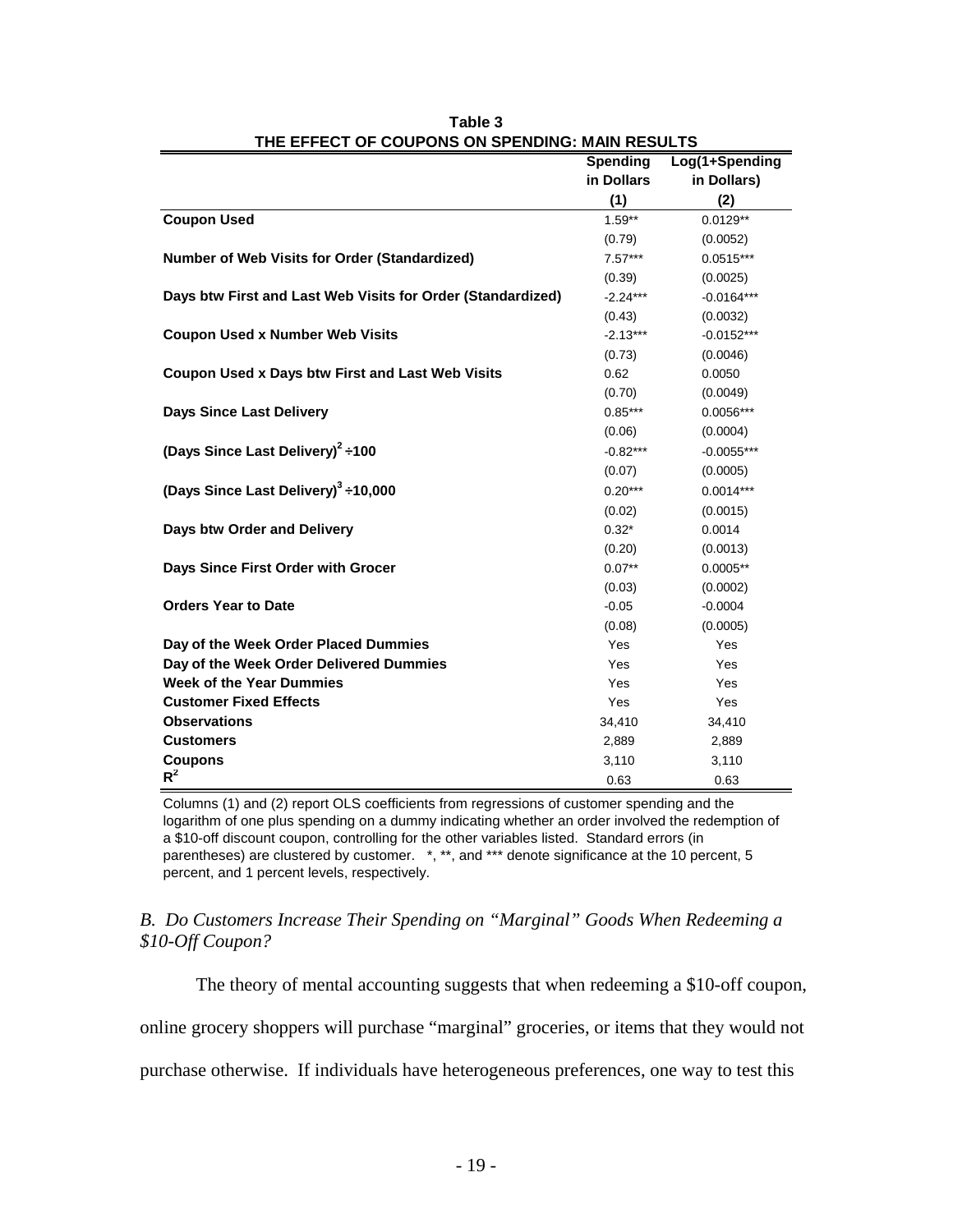hypothesis empirically is to examine whether people redeeming coupons spend more money than usual on items they never purchased before and will never purchase again in our data set.<sup>14</sup> In Table 4 we present the results of two regressions estimating the relationship between coupon redemption and the amount a customer spends on groceries that were not included in her other orders. On average, customers spend \$39.24 per order on groceries they have not purchased before and will not purchase again in our data set. The coefficient estimate on the coupon redemption dummy in regression (4) of Table 4 indicates that holding all else constant, spending on these groceries increases by approximately 4.9 percent when a customer redeems a \$10-off coupon. Regression (3) indicates that this effect corresponds to \$1.56 in additional spending on these groceries. These results are consistent with our hypothesis that people purchase "marginal" items when they receive a \$10 windfall.

1

 $14$  When we calculate how much money customers spend during an order on groceries they have not ordered before and will not order again, our data set does not include customers' first orders of 2005, orders involving the redemption of other coupons, or orders that were eliminated because they were spending or web visit outliers. In creating this "marginal spending" variable, we intend to capture spending on groceries that a customer would not purchase under typical ordering conditions, so our calculations rely only on orders in our trimmed, final data set.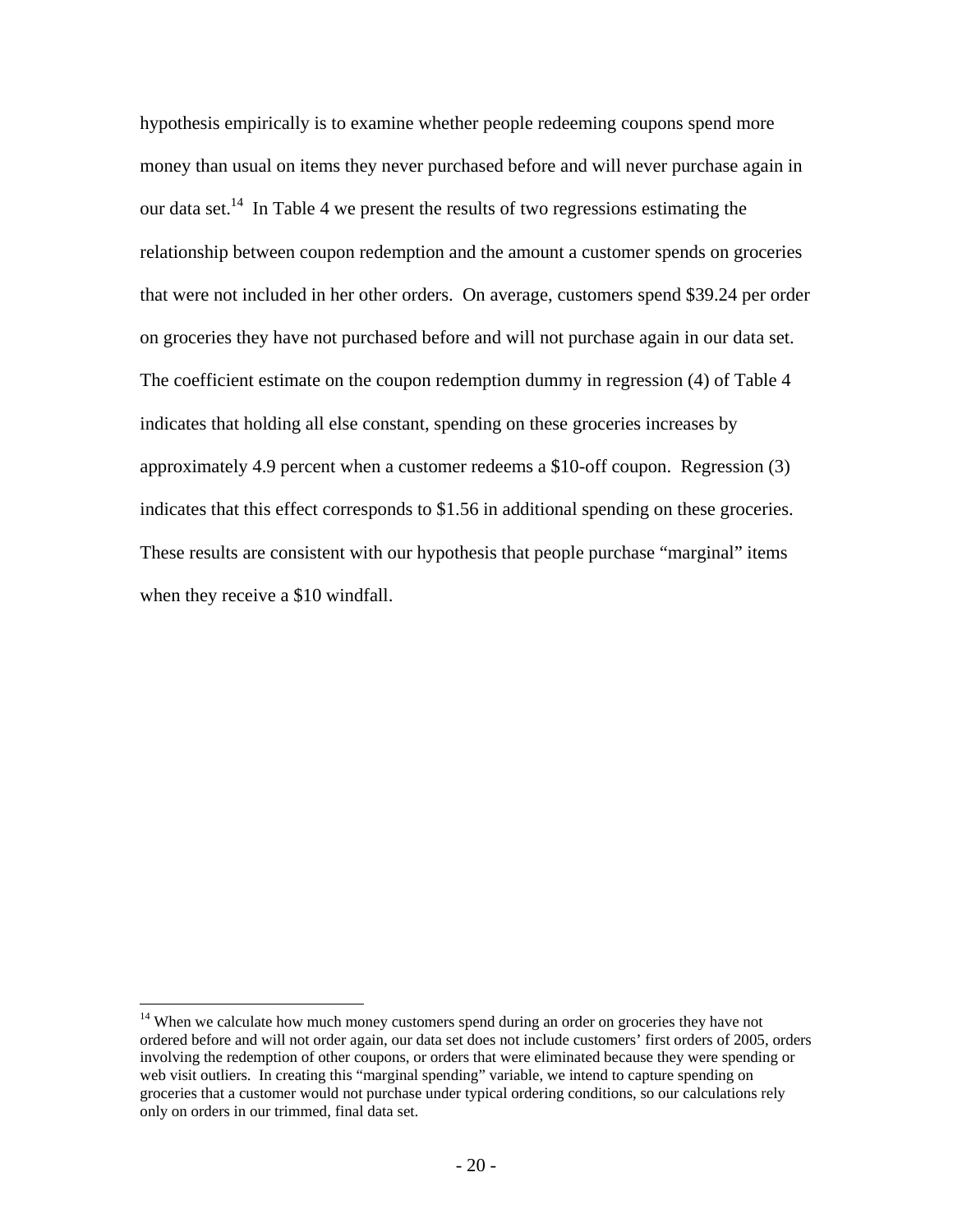|                                                             | <br><b>Spending on</b> | Log(1+Spending |
|-------------------------------------------------------------|------------------------|----------------|
|                                                             | "Marginal"             | on "Marginal"  |
|                                                             | <b>Groceries</b>       | Groceries)     |
|                                                             | (3)                    | (4)            |
| <b>Coupon Used</b>                                          | $1.56***$              | $0.0485***$    |
|                                                             | (0.52)                 | (0.0139)       |
| <b>Number of Web Visits for Order (Standardized)</b>        | 4.80***                | $0.1644***$    |
|                                                             | (0.22)                 | (0.0072)       |
| Days btw First and Last Web Visits for Order (Standardized) | $-0.93***$             | $-0.0485***$   |
|                                                             | (0.25)                 | (0.0087)       |
| <b>Coupon Used x Number Web Visits</b>                      | $-0.59$                | $-0.0473***$   |
|                                                             | (0.51)                 | (0.0110)       |
| <b>Coupon Used x Days btw First and Last Web Visits</b>     | 0.29                   | 0.0102         |
|                                                             | (0.53)                 | (0.0108)       |
| <b>Days Since Last Delivery</b>                             | 0.03                   | $0.0028***$    |
|                                                             | (0.03)                 | (0.0010)       |
| (Days Since Last Delivery) <sup>2</sup> :100                | 0.05                   | $-0.0002$      |
|                                                             | (0.04)                 | (0.0011)       |
| (Days Since Last Delivery) <sup>3</sup> ÷10,000             | $-0.03*$               | $-0.0002$      |
|                                                             | (0.14)                 | (0.0030)       |
| Days btw Order and Delivery                                 | 0.12                   | $-0.0008$      |
|                                                             | (0.10)                 | (0.0034)       |
| Days Since First Order with Grocer                          | $0.03**$               | 0.0002         |
|                                                             | (0.01)                 | (0.0005)       |
| <b>Orders Year to Date</b>                                  | $-0.14***$             | 0.0006         |
|                                                             | (0.04)                 | (0.0018)       |
| Day of the Week Order Placed Dummies                        | Yes                    | Yes            |
| Day of the Week Order Delivered Dummies                     | Yes                    | Yes            |
| <b>Week of the Year Dummies</b>                             | Yes                    | Yes            |
| <b>Customer Fixed Effects</b>                               | Yes                    | Yes            |
| <b>Observations</b>                                         | 34,410                 | 34,410         |
| <b>Customers</b>                                            | 2,889                  | 2,889          |
| <b>Coupons</b>                                              | 3,110                  | 3,110          |
| $R^2$                                                       | 0.65                   | 0.56           |

| Table 4                                                   |
|-----------------------------------------------------------|
| THE EFFECT OF COUPONS ON SPENDING ON "MARGINAL" GROCERIES |

Columns (3) and (4) report OLS coefficients from regressions of customer spending on "marginal" groceries and the logarithm of one plus spending on "marginal" groceries on a dummy indicating whether an order involved the redemption of a \$10-off discount coupon, controlling for the other variables listed. "Marginal" groceries are defined as items that a customer has not purchased before and will not purchase again in an order included in our data set. Standard errors (in parentheses) are clustered by customer. \*, \*\*, and \*\*\* denote significance at the 10 percent, 5 percent, and 1 percent levels, respectively.

In order to paint a clearer picture of the types of items that absorb the additional \$1.59 in grocery spending associated with the redemption a \$10-off coupon, we examine how redeeming a coupon affects spending on each of the 112 grocery categories in our data set. Groceries in our data set have all been classified by our online grocer into one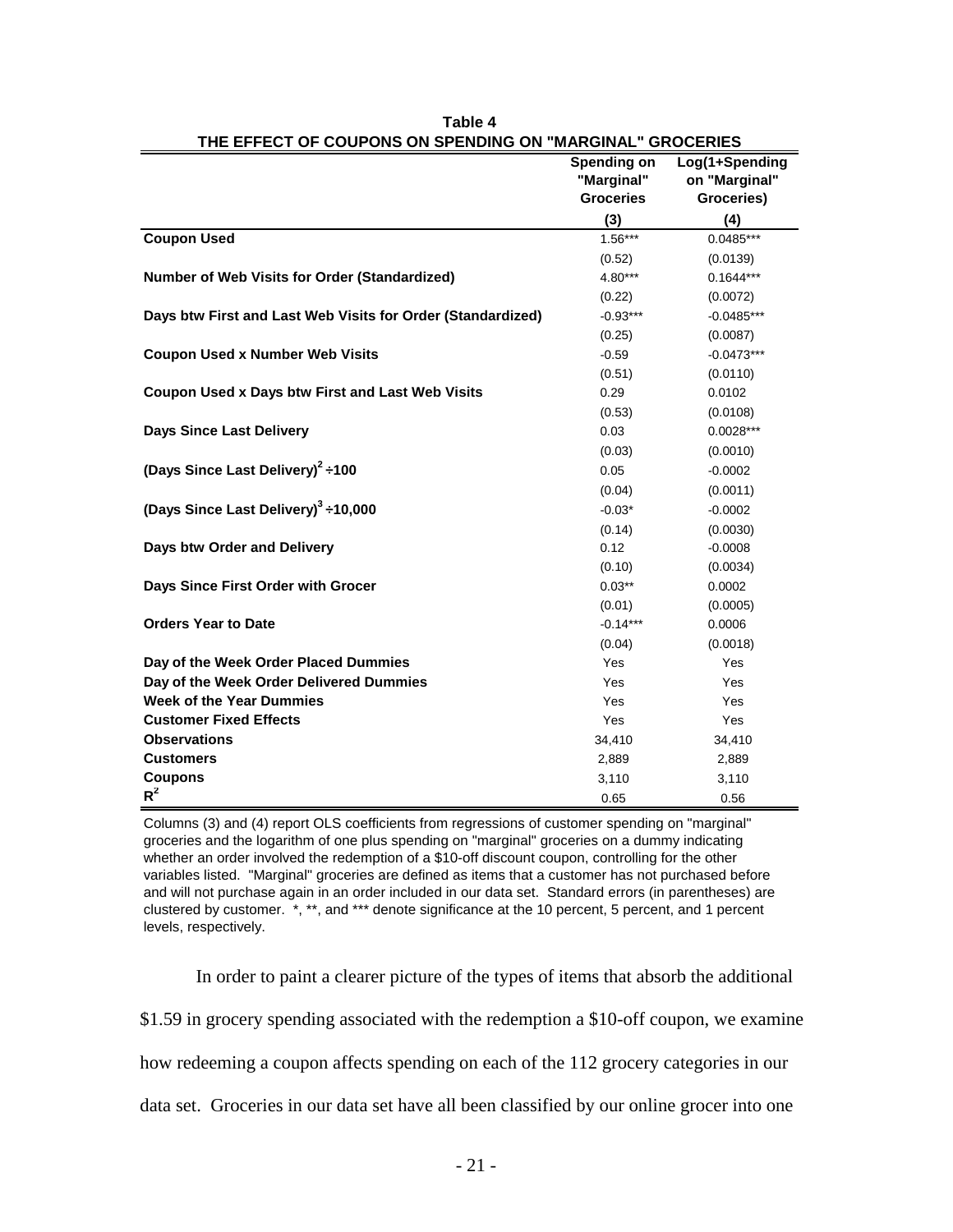of 112 categories (e.g., Frozen Vegetables, Cream, Cosmetics, Cookies, etc.). We run 112 regressions in which the outcome variable in a given regression is spending on one category of groceries and 112 regressions in which the outcome variable in a given regression is the logarithm of one plus spending on one category of groceries. The primary predictor in all of these regressions is a coupon redemption dummy, and the same controls are included as in regressions (1) through (4). For each set of 112 regressions, Table 5 lists the five categories with the most positive coefficient estimates for the coupon redemption dummy and the five categories with the most negative coefficient estimates for the coupon redemption dummy. Casual inspection suggests that the grocery categories with the most positive coefficient estimates are relatively luxurious (e.g., Produce-Fruits, Meat-Fresh, Seafood-Frozen, Produce-Vegetables), particularly when compared to those categories with the most negative coefficient estimates (e.g., Baby Food, Dish Care, Household Cleaners, Pasta/Grains), which seem more like necessities. However, these results are merely suggestive.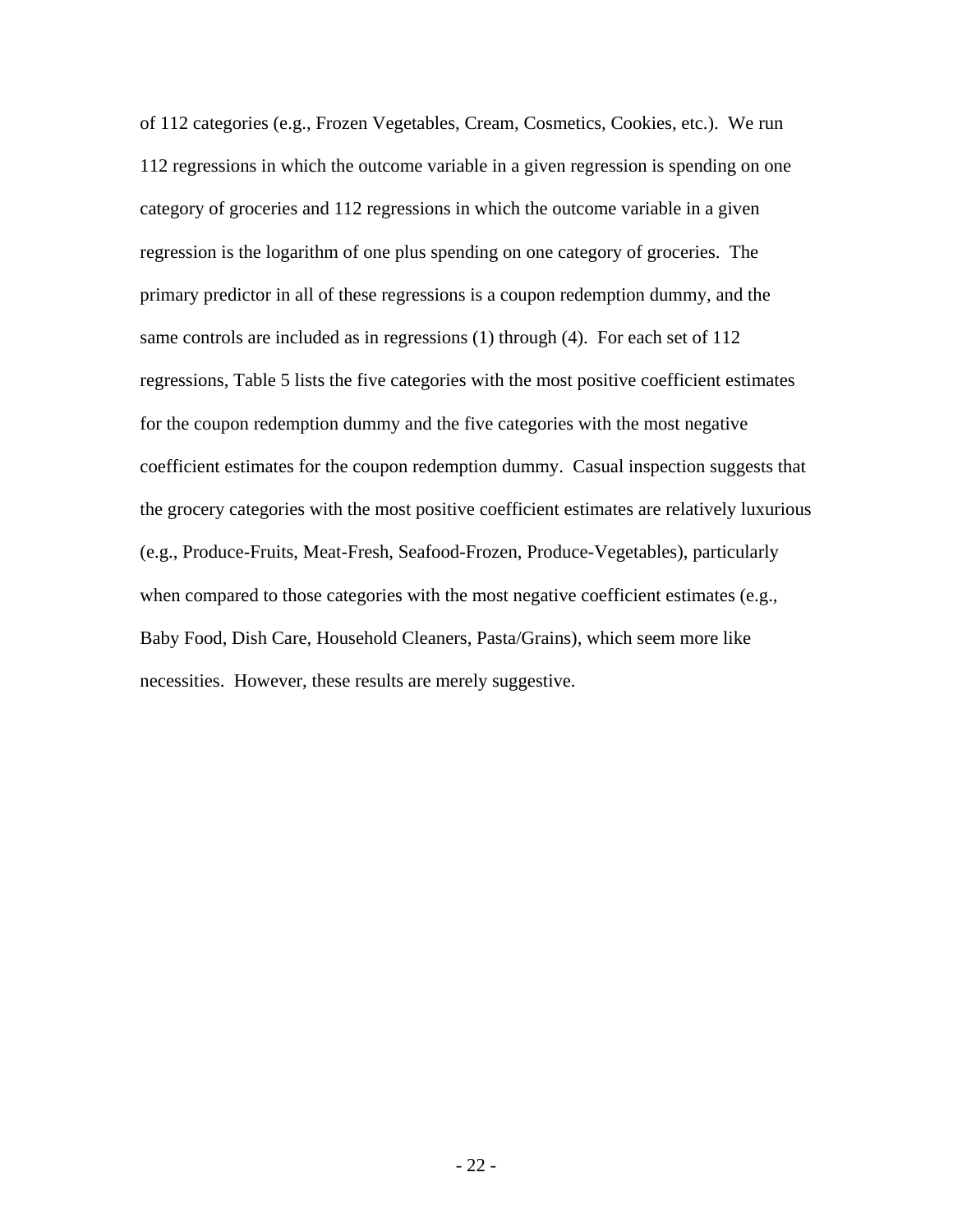| THE EFFECT OF COUPONS ON SPENDING AT THE GROCERY CATEGORY LEVEL, SORTED BY EFFECT SIZE                                   |                                                        |           |                                                         |                                        |           |
|--------------------------------------------------------------------------------------------------------------------------|--------------------------------------------------------|-----------|---------------------------------------------------------|----------------------------------------|-----------|
| <b>Spending Regressions</b>                                                                                              |                                                        |           |                                                         |                                        |           |
| Five Categories with the Largest Coefficient Estimates<br><b>Five Categories with the Smallest Coefficient Estimates</b> |                                                        |           |                                                         |                                        |           |
| <b>Category Name</b>                                                                                                     | <b>Coefficient on Coupon Use Dummy</b>                 | Std. Err. | <b>Category Name</b>                                    | <b>Coefficient on Coupon Use Dummy</b> | Std. Err. |
| PRODUCE-FRUITS                                                                                                           | $0.32***$                                              | 0.13      | <b>BABY FOOD</b>                                        | $-0.21***$                             | 0.09      |
| <b>MEAT-FRESH</b>                                                                                                        | 0.26                                                   | 0.20      | <b>HOUSEHOLD CLEANERS</b>                               | $-0.14**$                              | 0.07      |
| PRODUCE-VEGETABLES                                                                                                       | 0.18                                                   | 0.14      | PASTA/GRAINS                                            | $-0.11*$                               | 0.06      |
| SEAFOOD-FROZEN                                                                                                           | $0.16**$                                               | 0.08      | <b>FROZEN SNACKS/APPETIZERS</b>                         | $-0.10**$                              | 0.05      |
| <b>LAUNDRY CARE</b>                                                                                                      | 0.12                                                   | 0.09      | SPICES/EXTRACTS                                         | $-0.08***$                             | 0.04      |
|                                                                                                                          |                                                        |           | Log(1+Spending) Regressions                             |                                        |           |
|                                                                                                                          | Five Categories with the Largest Coefficient Estimates |           | Five Categories with the Smallest Coefficient Estimates |                                        |           |
| <b>Category Name</b>                                                                                                     | <b>Coefficient on Coupon Use Dummy</b>                 | Std. Err. | <b>Category Name</b>                                    | <b>Coefficient on Coupon Use Dummy</b> | Std. Err. |
| SEAFOOD-FROZEN                                                                                                           | $0.0376***$                                            | 0.0147    | <b>HOUSEHOLD CLEANERS</b>                               | $-0.0269*$                             | 0.0150    |
| <b>LAUNDRY CARE</b>                                                                                                      | $0.0313*$                                              | 0.0185    | <b>DISH CARE</b>                                        | $-0.0239$                              | 0.0353    |
| PRODUCE-FRUITS                                                                                                           | $0.0294*$                                              | 0.0152    | <b>FROZEN SNACKS/APPETIZERS</b>                         | $-0.0229**$                            | 0.0116    |
| <b>MEAT-FRESH</b>                                                                                                        | 0.0257                                                 | 0.0213    | <b>FROZEN DINNERS/ENTREES</b>                           | $-0.0144$                              | 0.0187    |
| DELI-PACKAGED                                                                                                            | 0.0249                                                 | 0.0188    | <b>BABY FOOD</b>                                        | $-0.0142$                              | 0.0110    |

**Table 5**

For each grocery category, we performed a regression of customer spending on the category and a regression of the logarithm of one plus customer spending on the category on a dummy indicating whether an order involved the redemption of a \$10-off discount coupon, controlling for the other variables listed in regressions (1) through (4). We then sorted each set of 112 regressions according to the size of the coefficient on the coupon dummy variable. This table reports the top five and bottom five categories from each set of 112 regressions, as well as the associated coupon dummy coefficient estimates and standard errors. Standard errors are clustered by customer. \*, \*\*, and \*\*\* denote significance at the 10 percent, 5 percent, and 1 percent levels, respectively.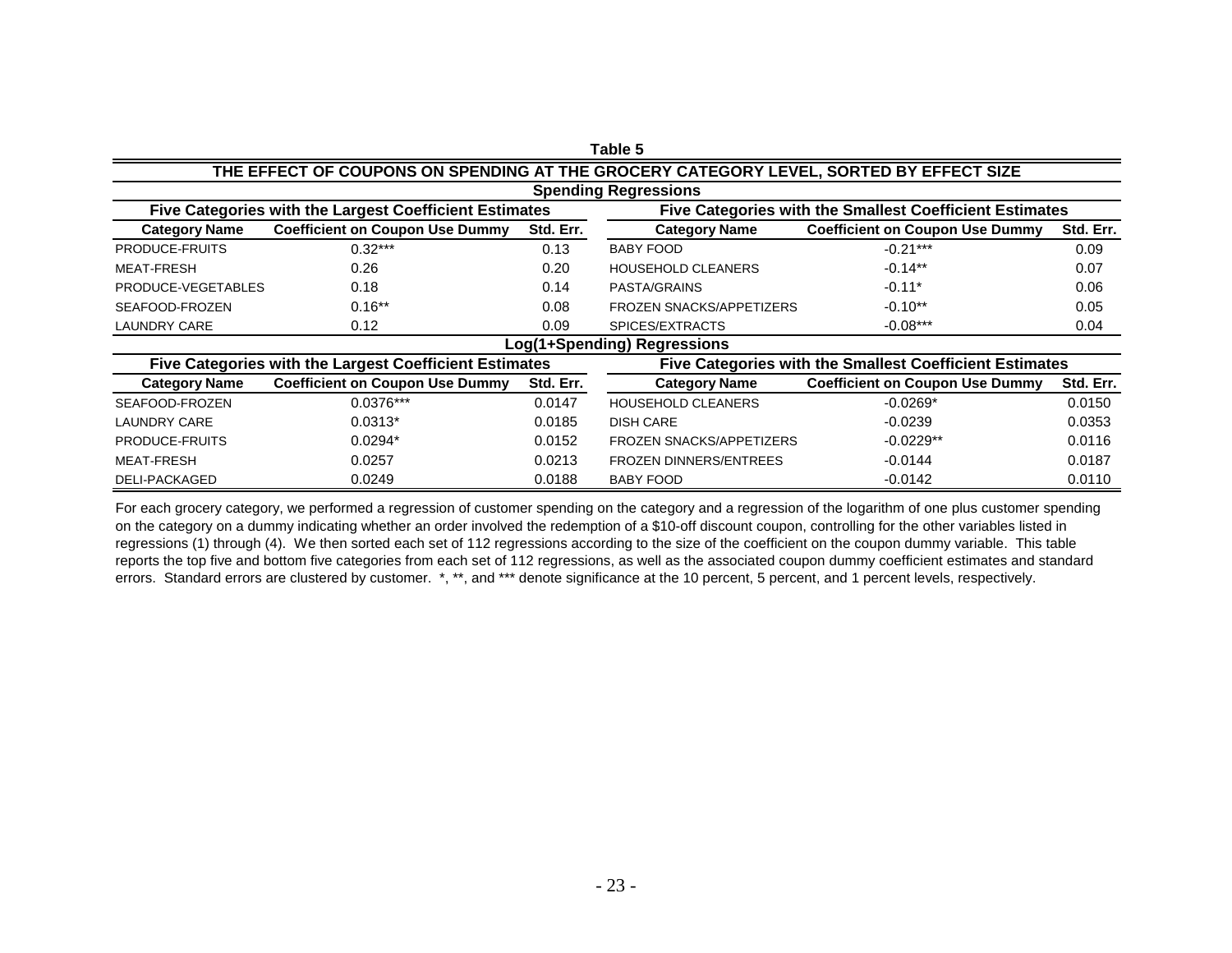## *C. Robustness of Results*

 The first robustness issue we address is a potential feedback problem in our primary regression analyses. We have estimated the effect of coupon redemptions on grocery spending using a regression with customer fixed effects. The consistency of our estimates relies on the "strict exogeneity" assumption – that the error term in equation (1) (see Section III.C) has an expectation of zero conditional on the unobserved, customerspecific effect and the right-hand side variables for all of the customer's orders. Mathematically, this assumption can be expressed as:

$$
E\big(\varepsilon_{ii}|\alpha_i, \text{cupon\_used}_{i1}, \dots, \text{cupon\_used}_{iT}, X_{i1}, \dots, X_{iT}\big) = 0.
$$

However, this assumption may be invalid because of feedback effects in some of the variables in  $X_{ii}$ . For instance, if customer *i* places a large grocery order because of a high realization of  $\varepsilon_{it}$ , she may not need to return to the online grocer in the near future. Therefore,  $\varepsilon$ <sub>*it*</sub> may be correlated with the  $t + 1$  values of the variables days since last delivery, days since last delivery squared, days since last delivery cubed, and days since first order with grocer. Under some assumptions, the inconsistency due to the violation of strict exogeneity is less severe for panel data sets with a large time series dimension. Because our data set has a relatively large time series dimension, we have presented fixed effects regression results despite the potential feedback problem. However, we can also conduct our analysis under the less restrictive assumption of "sequential exogeneity":

 $E(\varepsilon_{ii} | \alpha_i, \text{coupon\_used}_{i1}, \dots, \text{coupon\_used}_{i}, X_{i1}, \dots, X_{i} = 0.$ 

This assumption may hold even in the presence of the feedback effects discussed above. Instead of using a fixed effects regression to estimate equation (1), we estimate the equation in first differences,

- 24 -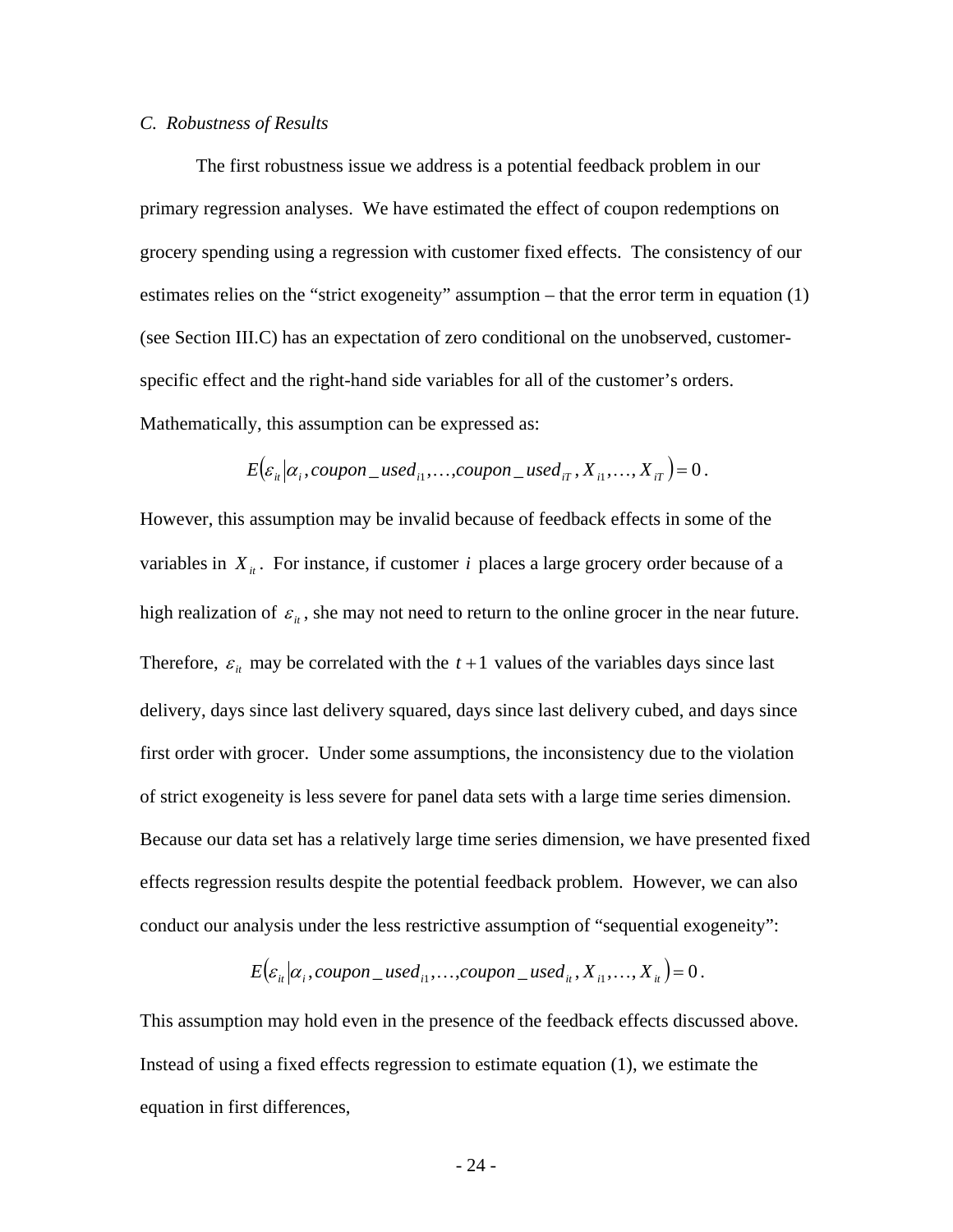$$
\Delta spending_{it} = \gamma \cdot \Delta coupon\_used_{it} + \theta' \Delta X_{it} + \Delta \varepsilon_{it},\tag{2}
$$

using a pooled OLS regression. We use the first lags of the variables with potential feedback problems as instruments for the first differences of these variables, and the standard errors are clustered by customer. The estimates of  $\gamma$  from these first-difference regressions that correspond to the fixed effects regressions (1)-(4) are still statistically significant (although the coefficient corresponding to regression (1) is only significant at the 10% level), and they are slightly larger in magnitude.<sup>15</sup>

 The second issue we address is the implication of dropping orders from our data set when they involved the redemption of coupons besides the \$10-off coupons we are studying. As discussed in Section III.B, many of these other types of coupons could only be redeemed on orders that met certain requirements. For example, one common condition for coupon redemption was that the size of a customer's order exceed a minimum dollar threshold (the minimum dollar threshold for using such coupons was higher than the threshold that applied to all other orders). The \$10-off coupons we are studying had no such elevated minimum spending requirement. In order to avoid confounding the interpretation of our results, our data set does not include any orders involving the redemption of coupons other than the \$10-off coupons. Of course, it is possible that eliminating these observations biased our results in favor of supporting the mental accounting hypothesis by removing large orders that did not involve \$10-off coupons from our data set. To check the robustness of our results, we restore the orders that involved other types of coupons to our data set, and we treat them as if they were not associated with any type of coupon. When we repeat our analysis of the impact of a \$10-

 $\overline{a}$ 

<sup>&</sup>lt;sup>15</sup> Our discussion of the concepts and techniques in this paragraph is derived entirely from Wooldridge (2002).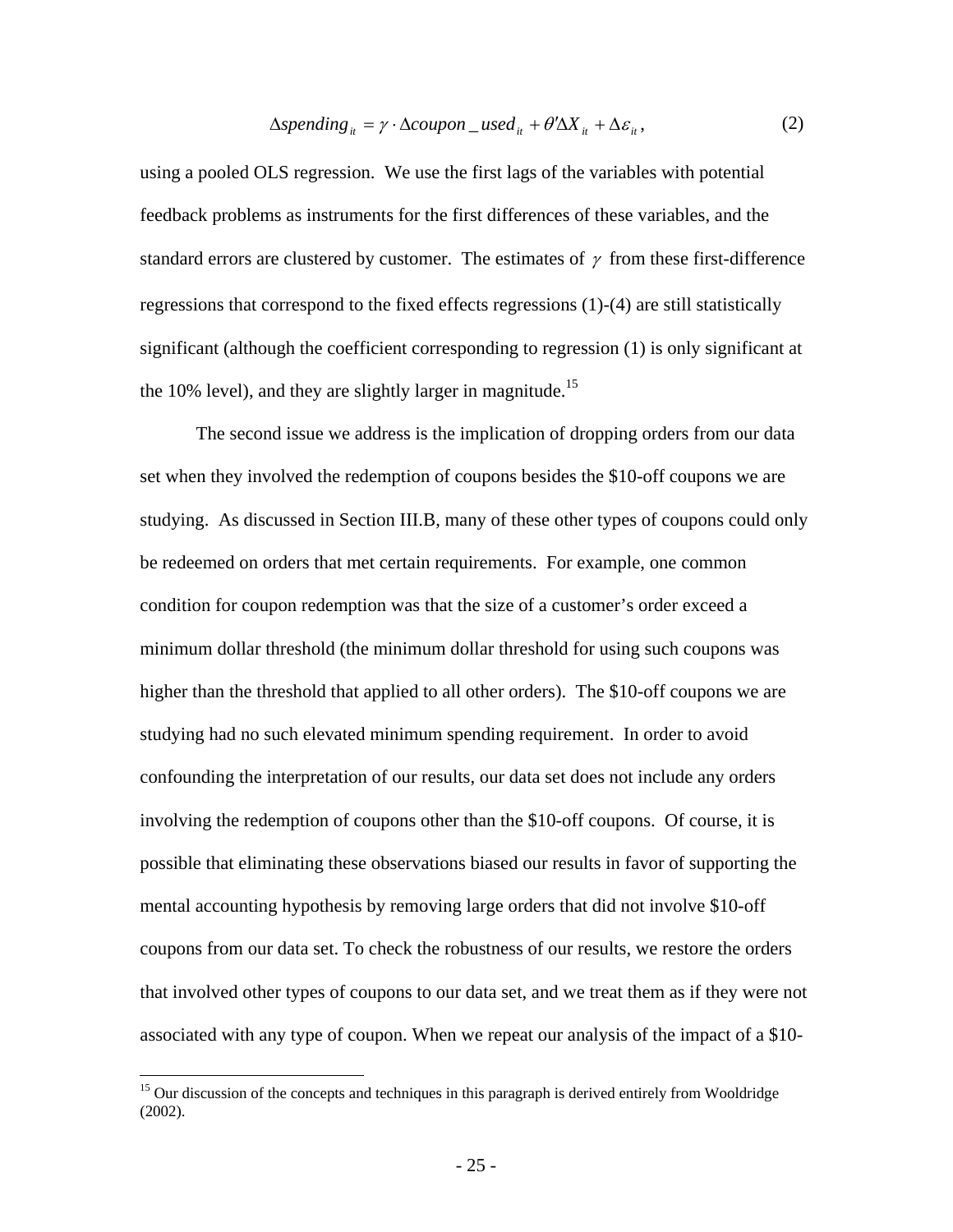off coupon on total spending with this altered data set, our main results in regressions (1) and (2) are actually strengthened, both in terms of statistical significance and in terms of effect size.

 The third issue we discuss is the implication of the reduced cost of ordering groceries for delivery that is induced by the receipt of a \$10-off coupon. Although the \$10-off coupon we are studying does not change the relative prices of groceries available from the online grocer, it does reduce the price per order of having groceries delivered, which is a potential concern. Customers may respond to the reduced price per order by increasing the frequency of their orders from the online grocer. Of course, we would expect an increase in ordering frequency to decrease the dollar size of individual grocery orders. If a customer purchases the same total number of groceries but distributes those groceries across more orders, her orders will become smaller. Similarly, if a customer increasingly uses online grocery shopping as a substitute for trips to purchase a few items at, say, a small convenience market, additional online orders are likely to be smaller in size. This potential bias should reduce the likelihood of finding evidence consistent with the mental accounting hypotheses we test.

#### *D. Alternative Interpretations*

 The first alternative explanation for our findings that we address is the possibility that there are certain times when a customer is better able to plan her future food consumption and also more likely to redeem a \$10-off coupon. When customers are in this "planning mode," they may have larger grocery orders and longer lags between grocery orders, and they may be more prone to redeem a \$10-off coupon. In order to test the plausibility of this explanation, we run two regressions, which are presented in Table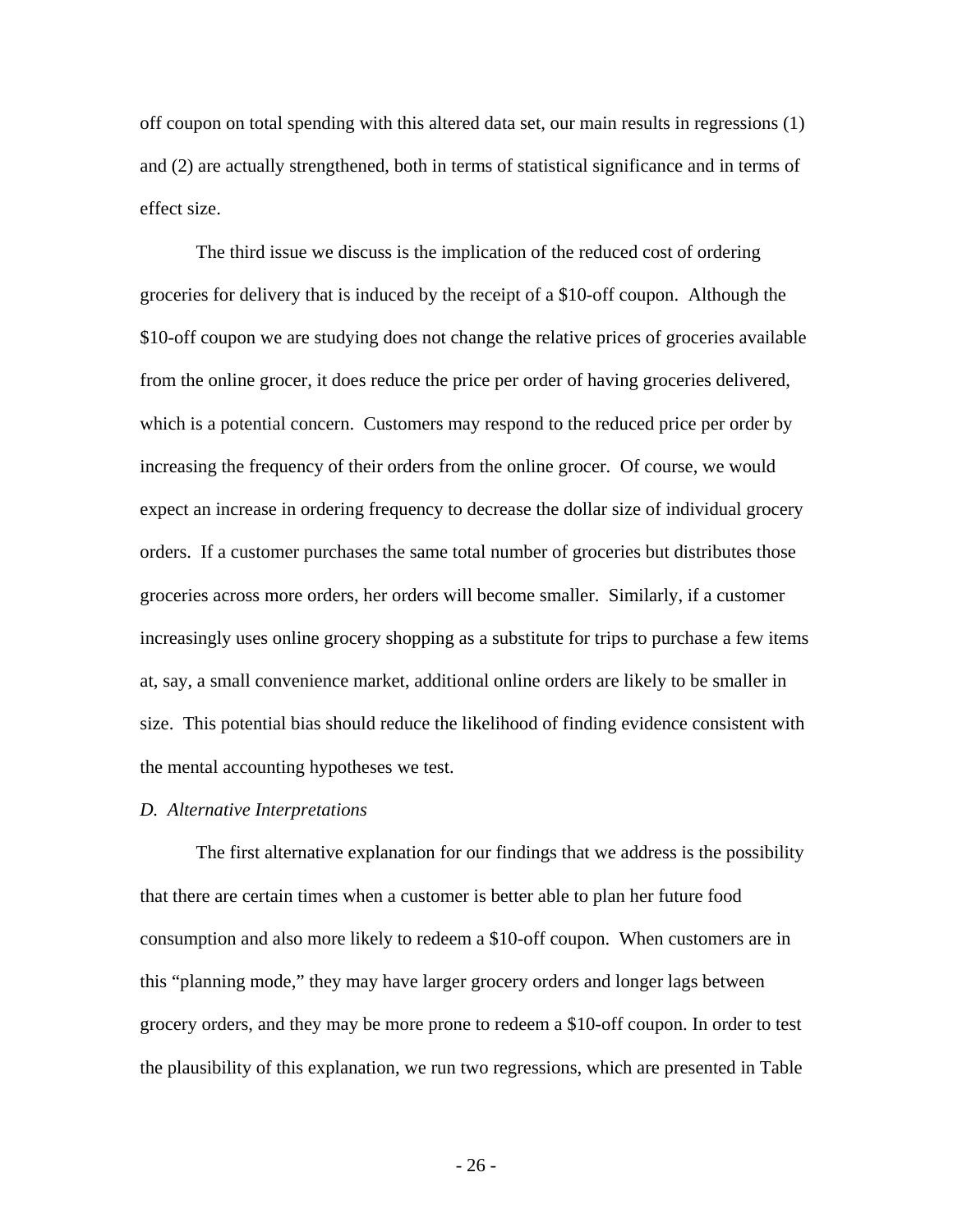6. In regression (5), the outcome variable is the number of days between the current online grocery delivery and the previous delivery, and in regression (6) it is the logarithm of this value. The explanatory variables are an indicator for whether a \$10-off coupon was used on the previous grocery order, an indicator for whether a \$10-off coupon was used on the current grocery order, and all of the control variables from the previous regressions except the following: the interaction between the coupon redemption dummy and the number of website visits during the order, the interaction between the coupon redemption dummy and the number of days between the first and last visits to the grocer's website during the order, the number of days since the customer's previous grocery delivery (and the square and cube of this term), and the number of days since the customer's first online grocery order.<sup>16</sup> The coefficient on the indicator for whether a \$10-off coupon was used on the previous grocery order is positive but not statistically significant. Thus, coupon redemption appears to result in larger grocery orders without significantly reducing the rate at which customers return to the online grocer for their next order. This result neither confirms nor rules out the proposed alternative explanation. However, in order to be viable, the "planning mode" explanation must also rationalize the evidence that coupon redemption is associated with increased spending on particular types of grocery items. Spending increases are often focused on perishable foods (see Table 5), and it is not clear that planning for the future should increase purchases of foods that are probably intended for relatively immediate consumption.

 $\overline{a}$ 

<sup>&</sup>lt;sup>16</sup> We exclude the interaction terms from the regressions because they no longer have an interesting interpretation, and we exclude the variables having to do with the number of days since a prior order since they are so similar to (if not identical to) the outcome variables in the regressions.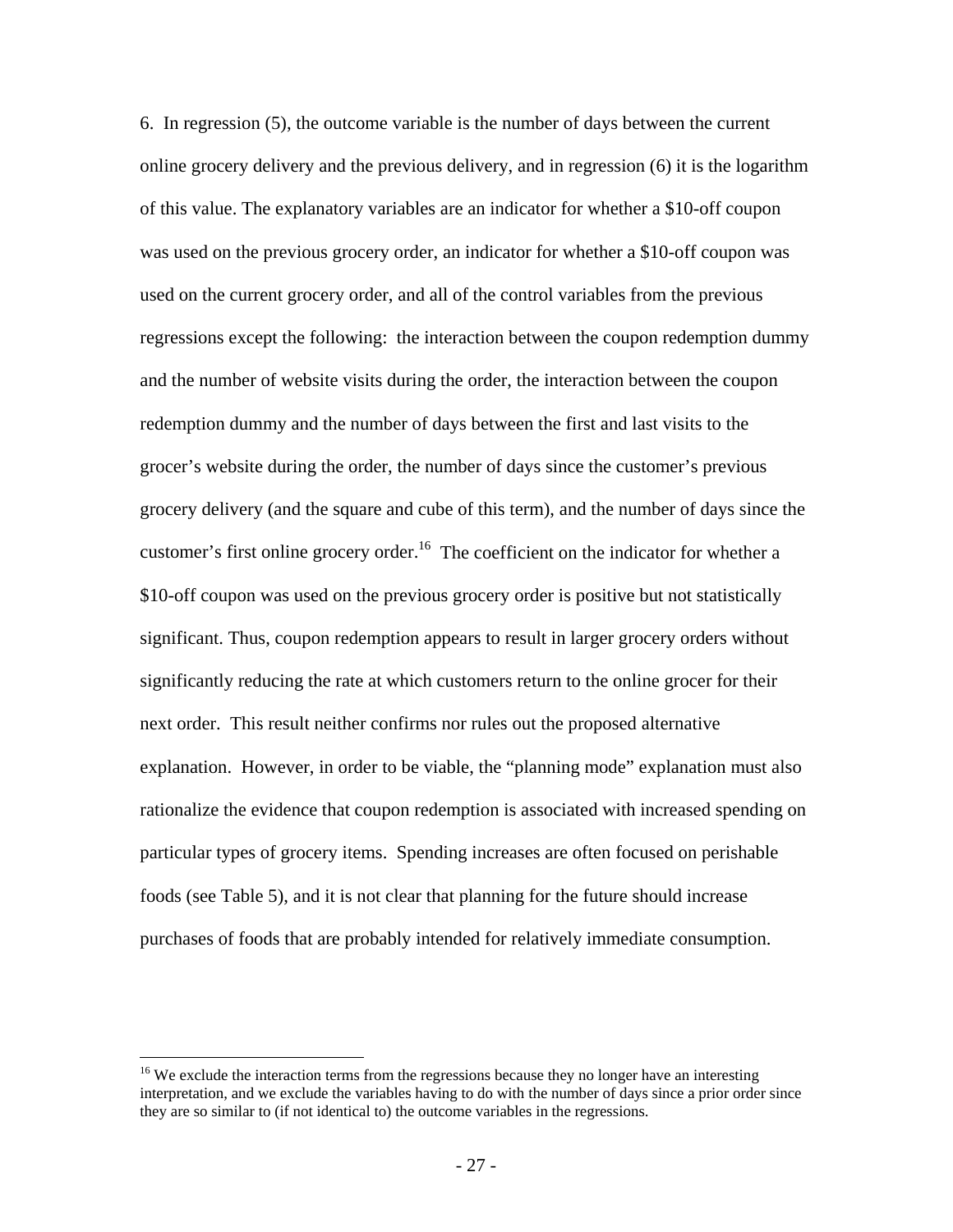|                                                             | <b>Days Since</b><br><b>Last Delivery</b> | <b>Log(Days Since</b><br><b>Last Delivery)</b> |
|-------------------------------------------------------------|-------------------------------------------|------------------------------------------------|
|                                                             | (5)                                       | (6)                                            |
| <b>Coupon Used on Last Order</b>                            | 0.58                                      | 0.0093                                         |
|                                                             | (0.47)                                    | (0.0142)                                       |
| <b>Coupon Used on This Order</b>                            | $0.92**$                                  | $0.0390***$                                    |
|                                                             | (0.39)                                    | (0.0115)                                       |
| <b>Number of Web Visits for Order (Standardized)</b>        | $-1.24***$                                | 0.0041                                         |
|                                                             | (0.21)                                    | (0.0072)                                       |
| Days btw First and Last Web Visits for Order (Standardized) | $12.38***$                                | $0.2841***$                                    |
|                                                             | (0.69)                                    | (0.0207)                                       |
| Days btw Order and Delivery                                 | $0.31***$                                 | $0.0315***$                                    |
|                                                             | (0.05)                                    | (0.0022)                                       |
| <b>Orders Year to Date</b>                                  | $-0.63***$                                | $-0.0180***$                                   |
|                                                             | (0.05)                                    | (0.0015)                                       |
| Day of the Week Order Placed Dummies                        | Yes                                       | Yes                                            |
| Day of the Week Order Delivered Dummies                     | Yes                                       | Yes                                            |
| Week of the Year Dummies                                    | Yes                                       | Yes                                            |
| <b>Customer Fixed Effects</b>                               | Yes                                       | Yes                                            |
| <b>Observations</b>                                         | 34,410                                    | 34,410                                         |
| <b>Customers</b>                                            | 2.889                                     | 2,889                                          |
| <b>Coupons</b>                                              | 3,110                                     | 3,110                                          |
| $R^2$                                                       | 0.67                                      | 0.62                                           |

**THE EFFECT OF COUPONS ON ORDER FREQUENCY Table 6**

Columns (5) and (6) report OLS coefficients from regressions of days since a customer's last grocery delivery and the logarithm of days since a customer's last grocery delivery on a dummy indicating whether the customer's previous order involved the redemption of a \$10-off discount coupon, controlling for the other variables listed. Standard errors (in parentheses) are clustered by customer. \*, \*\*, and \*\*\* denote significance at the 10 percent, 5 percent, and 1 percent levels, respectively.

Modified versions of the permanent income or lifecycle theory provide another potential interpretation of our results. Although our results are inconsistent with the standard theory, adding liquidity constraints to the standard model can give agents a high propensity to consume out of windfalls (Zeldes, 1989; Deaton, 1991; Deaton, 1992). Judging from the demographic characteristics of online grocery shoppers, it does not seem likely that the consumers in our data set are liquidity constrained, but we cannot rule out this possibility or related explanations for our findings.

Finally, our discussion assumes that the increases in grocery spending we observe when consumers redeem \$10-off coupons are not offset by spending reductions in other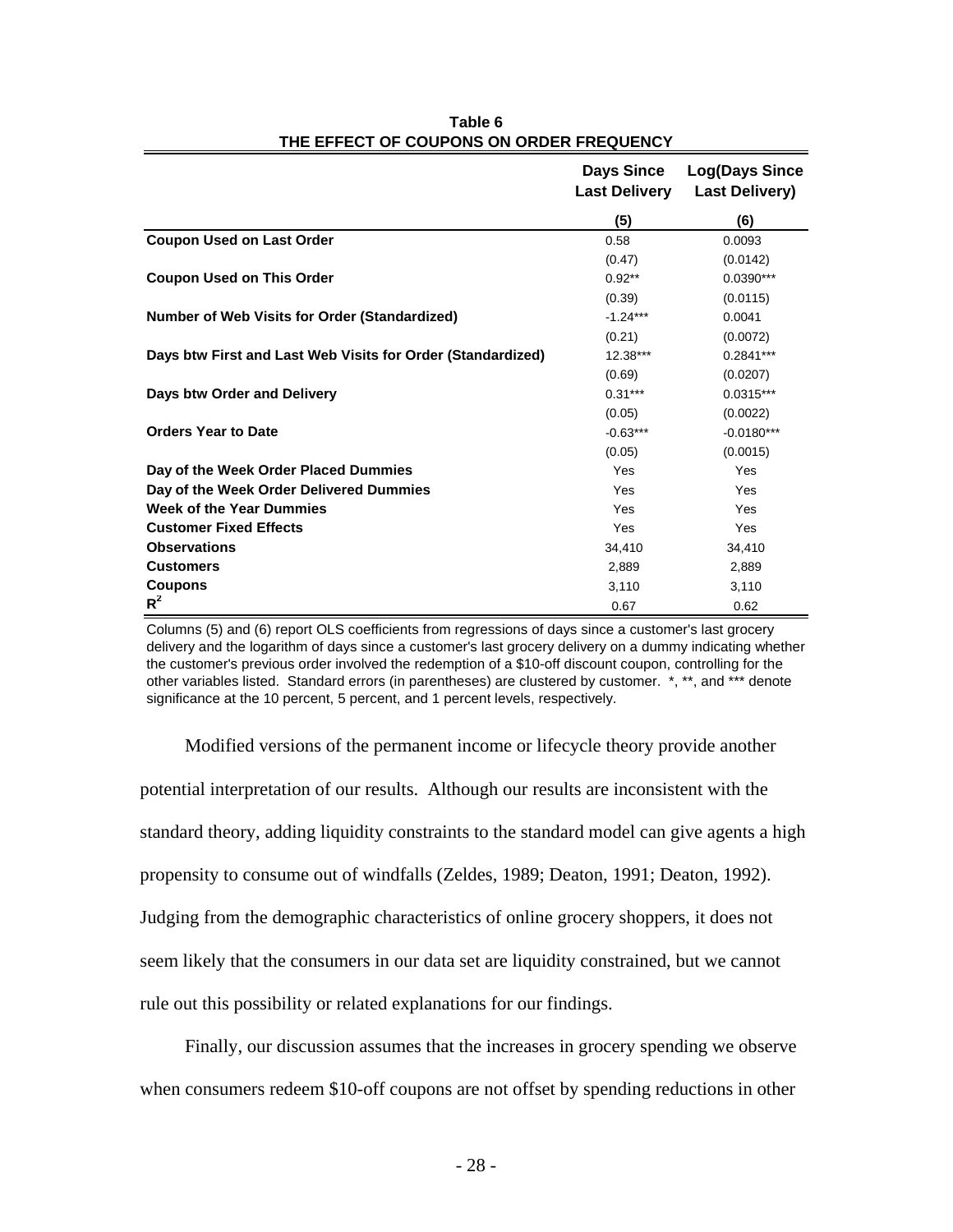domains. While this assumption seems reasonable, we ultimately cannot verify it because we observe only the online grocery expenditures of the customers in our data set.

# **V. CONCLUSION**

In this paper, we present evidence indicating that the redemption of a \$10-off coupon increases an individual's spending in the domain of online groceries, as predicted by the theory of mental accounting. We also find evidence, consistent with the theory of mental accounting, that the increase in spending stimulated by the redemption of a \$10 off coupon is focused on groceries that customers would not purchase in the absence of such a coupon ("marginal" goods). Our analysis uses a novel panel data set, which allows us to observe precisely what goods consumers purchase following the receipt of a windfall. In addition, our study focuses on windfalls that are considerably smaller than those examined in past field studies. Although the types of decisions analyzed in this paper involve small stakes, the cumulative effect of many small-stakes decisions may be significant. Examining the aggregate impact of small-stakes decisions driven by mental accounting may therefore be an interesting topic for future research.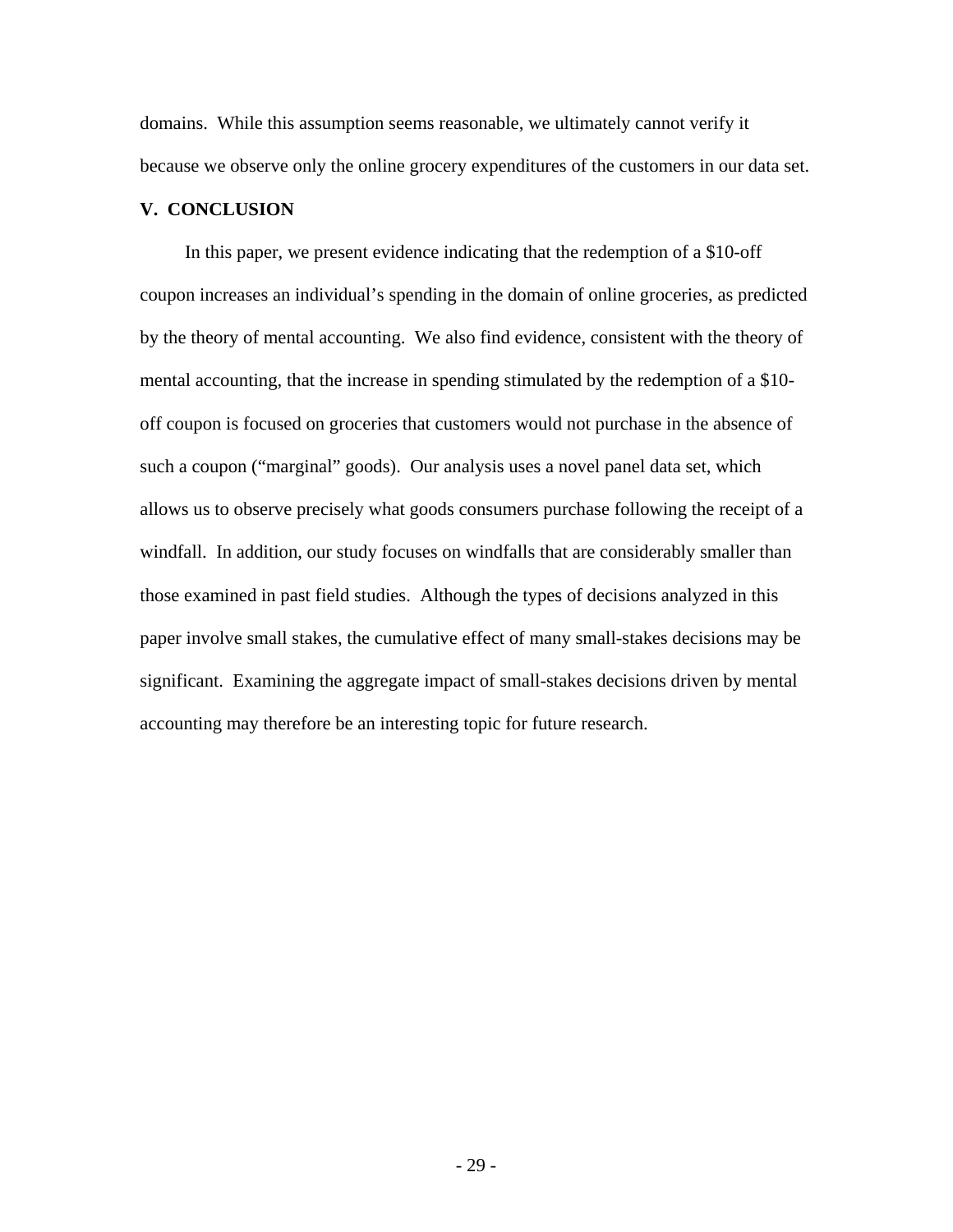# **REFERENCES**

Abdel-Ghany, M., Bivens, G.E., Keeler, J.P., James, W.L., 1983. Windfall income and the permanent income hypothesis: New evidence. Journal of Consumer Affairs 17(2),  $262 - 275.$ 

Abeler, J., Marklein, F., 2008. Fungibility, labels, and consumption. Working Paper.

Arkes, H.R., Joyner, C.A., Pezzo, M.V., Nash, J.G., Siegel-Jacobs, K., Stone, E., 1994. The psychology of windfall gains. Organizational Behavior and Human Decision Processes 59(3), 331 – 347.

Baker, M., Nagel, S., Wurgler, J., 2007. The effect of dividends on consumption. Brookings Papers on Economic Activity 2007(1), 231 – 276.

Bird, R., Bodkin, R.G., 1965. The national life-insurance dividend of 1950 and consumption: A further test of the 'strict' permanent-income hypothesis. Journal of Political Economy 73(5), 499 – 515.

Bodkin, R.G., 1959. Windfall income and consumption. American Economic Review  $49(4)$ ,  $602 - 614$ .

Browning, M., Lusardi, A., 1996. Household saving: Micro theories and micro facts. Journal of Economic Literature 34(4), 1797 – 1855.

Cryder, C. E., Lerner, J. S., Gross, J. J., Dahl, R. E., 2008. Misery is not miserly: Sad and self-focused individuals spend more. Psychological Science 19(6), 525 – 530.

Deaton, A., 1991. Saving and liquidity constraints. Econometrica 59(5), 1221 – 1248.

Deaton, A., 1992. Understanding Consumption. Oxford: Clarendon Press.

Doenges, C.R., 1966. Transitory income size and savings. Southern Economic Journal  $33(2)$ ,  $258 - 263$ .

Friedman, M., 1957. A Theory of the Consumption Function. Princeton: Princeton University Press.

Goranson, R.E., Berkowitz, L., 1966. Reciprocity and responsibility reactions to prior help. Journal of Personality and Social Psychology 3(2), 227 – 232.

Heilman, C.M., Nakamoto, K., Rao, A.G., 2002. Pleasant surprises: Consumer response to unexpected in-store promotions. Journal of Marketing Research 39(2), 242 – 251.

Hsieh, C., 2003. Do consumers react to anticipated income changes? Evidence from the Alaska permanent fund. American Economic Review 93(1), 397 – 405.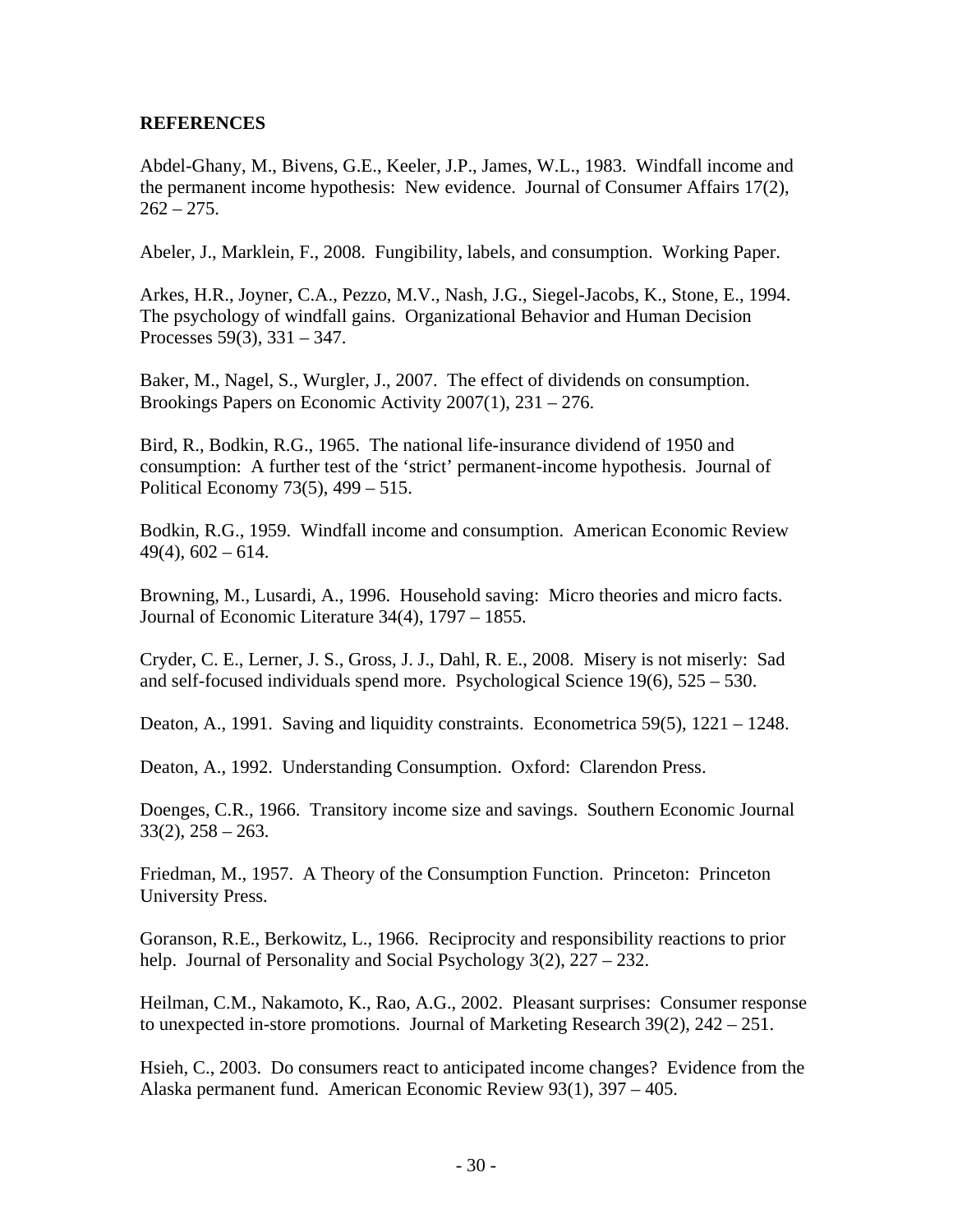Isen, A., 2000. Positive affect and decision-making. In Lewis, M., Haviland-Jones, J., eds., Handbook of Emotion. New York: Guilford.

Isen, A., 2008. Some ways in which positive affect influences decision making and problem solving. In Lewis, M., Haviland-Jones, J., Barrett, L.F., eds., Handbook of Emotion, 3<sup>rd</sup> Edition. New York: Guilford.

Johnson, D.S., Parker, J.A., Souleles, N.S., 2006. Household expenditure and the income tax rebates of 2001. American Economic Review 96(5), 1589 – 1610.

Kahn, B.E., Isen, A.M., 1993. The influence of positive affect on variety seeking among safe, enjoyable products. Journal of Consumer Research 20(2), 257 – 270.

Kahneman, D., Tversky, A., 1979. Prospect theory: An analysis of decision under risk. Econometrica 47(2), 263 – 291.

Keeler, J.P., James, W.L., Abdel-Ghany, M., 1985. The relative size of windfall income and the permanent income hypothesis. Journal of Business & Economic Statistics 3(3),  $209 - 215$ .

Kreinin, M.E., 1961. Windfall income and consumption: Additional evidence. American Economic Review 51(3), 388 – 390.

Landsberger, M., 1966. Windfall income and consumption: Comment. American Economic Review 56(3), 534 – 540.

Lerner, J.S., Small, D.A., Loewenstein, G., 2004. Heart strings and purse strings: Carryover effects of emotions on economic decisions. Psychological Science 15(5), 337  $-341.$ 

Levav, J., McGraw, P.A., in press. Emotional accounting: How feelings about money influence consumer choice. Journal of Marketing Research.

Modigliani, F., Brumberg, R., 1954. Utility analysis and the consumption function: An interpretation of cross-section data. In Kurihara, K.K., ed., Post-Keynesian Economics. New Brunswick, NJ: Rutgers University Press.

Parker, J.A., 1999. The reaction of household consumption to predictable changes in social security taxes. American Economic Review 89(4), 959 – 973.

Poterba, J.M., 1988. Are consumers forward looking? Evidence from fiscal experiments. American Economic Review Papers and Proceedings 78(2), 413 – 418.

Prelec, D., Loewenstein, G., 1998. The red and the black: Mental accounting of savings and debt. Marketing Science  $17(1)$ ,  $4 - 28$ .